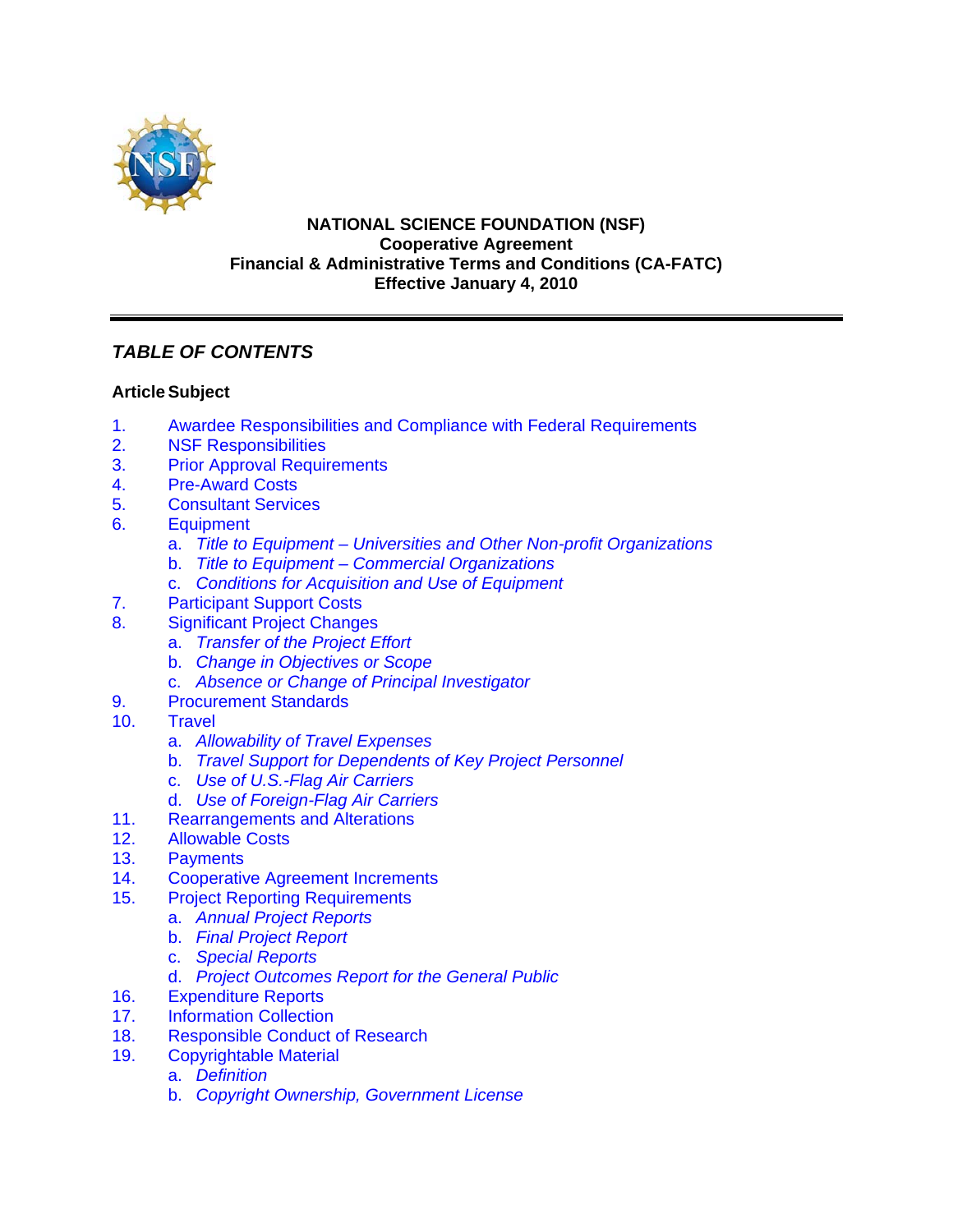- c. *[Awards Affected by International Agreements](#page-16-0)*
- d. *[Awardee Action to Protect Government Interests](#page-16-0)*
- 20. [Program Income](#page-16-0)
	- a. *[Definition](#page-16-0)*
	- b. *[Standard Treatment](#page-16-0)*
	- c. *[Records Retention](#page-16-0)*
- 21. [Publications](#page-16-0)
	- a. *[Acknowledgment of Support](#page-16-0)*
	- b. *[News Releases](#page-17-0)*
	- c. *[Disclaimer](#page-17-0)*
	- d. *[Copies for NSF](#page-17-0)*
	- e. *[Metric System](#page-17-0)*
- 22. [Patent Rights](#page-17-0)
	- a. *[Definitions](#page-17-0)*
	- b. *[Allocation of Principal Rights](#page-18-0)*
	- c. *[Invention Disclosure, Election of Title and Filing of Patent Applications by Awardee](#page-18-0)*
	- d. *[Conditions When the Government May Obtain Title](#page-19-0)*
	- e. *[Minimum Rights to Awardee](#page-19-0)*
	- f. *[Awardee Action to Protect Government's Interest](#page-20-0)*
	- g. *[Subcontracts](#page-21-0)*
	- h. *[Reporting on Utilization of Subject Inventions](#page-21-0)*
	- i. *[Preference for United States Industry](#page-21-0)*
	- j. *[March-in Rights](#page-22-0)*
	- k. *[Special Provisions for Awards with Non-profit Organizations](#page-22-0)*
	- l. *[Communications](#page-23-0)*
- 23. [Cost Sharing and Cost Sharing Records](#page-23-0)
	- a. *[General](#page-23-0)*
	- b. *[Cost Sharing Records](#page-24-0)*
	- c. *[Cost Sharing Reports](#page-24-0)*
- 24. [Audit and Records](#page-24-0)
- 25. [Site Visits](#page-25-0)
- 26. [Suspension or Termination](#page-25-0)
- 27. [Termination Review Procedure](#page-26-0)<br>28. Nondiscrimination
- **[Nondiscrimination](#page-26-0)**
- 29. [Reporting Classifiable Information](#page-27-0)
- 30. [Animal Welfare](#page-27-0)
- 31. [Research Involving Recombinant DNA Molecules](#page-28-0)
- 32. [Clean Air and Water](#page-28-0)
- 33. [Human Research Subjects](#page-28-0)
- 34. [Investigator Financial Disclosure Policy](#page-28-0)
- 35. [State Sales and Use Taxes](#page-28-0)
- 36. [Debarment and Suspension](#page-29-0)
- 37. [Changes—Limitation of Funds](#page-29-0)
- 38. [Resolution of Conflicting Conditions](#page-29-0)
- 39. [Resolution of Disagreements and Disputes](#page-29-0)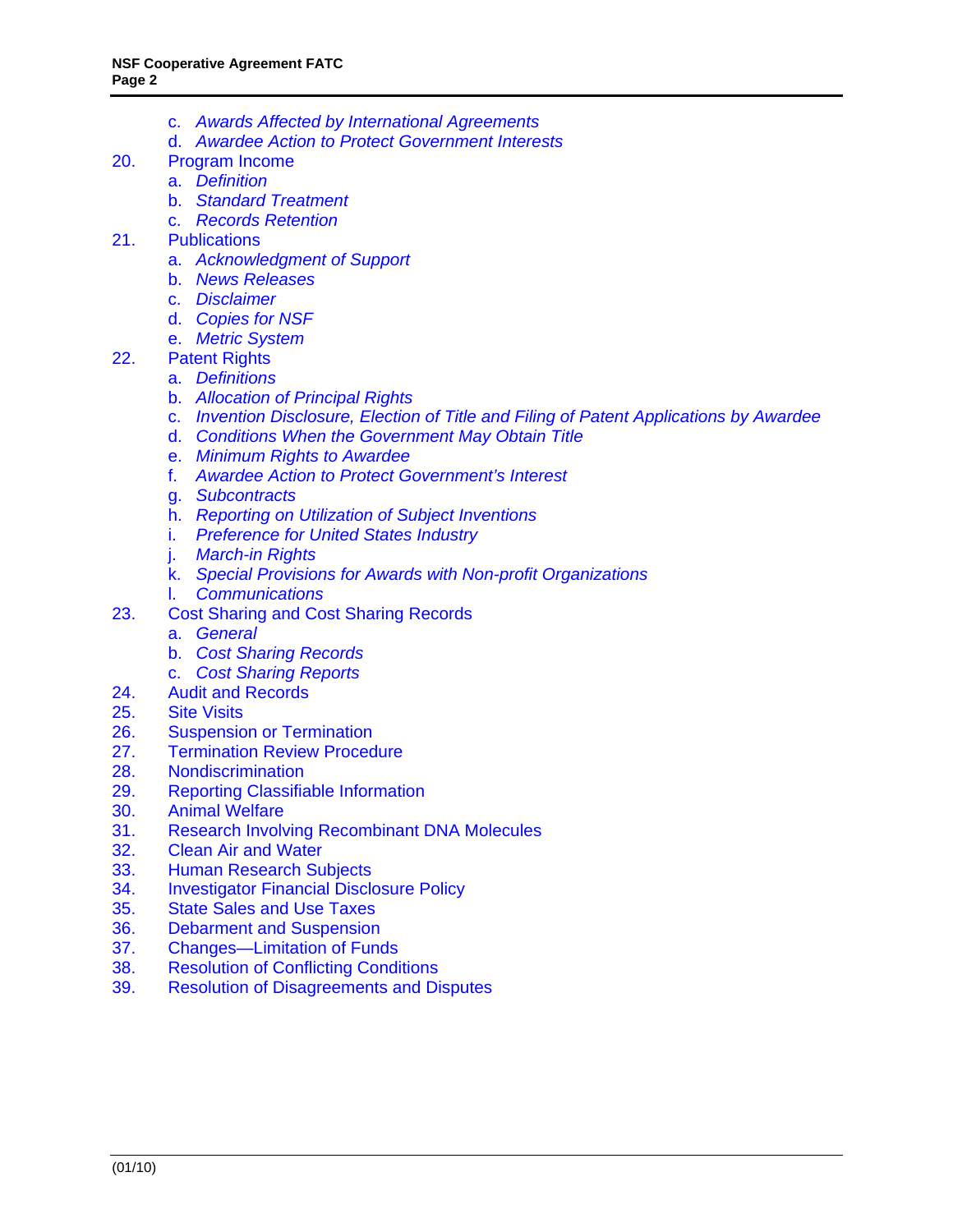## OTHER CONSIDERATIONS

- 40. [Liability](#page-29-0)
- 41. [Sharing of Findings, Data, and Other Research Products](#page-30-0)
- 42. Partnerships with [Foreign Collaborators](#page-30-0)<br>43. Government Permits and Activities Abroa
- 43. [Government Permits and Activities Abroad](#page-30-0)
- 44. [Sense of the Congress on Use of Funds](#page-30-0)
- 45. [Increasing Seat Belt Use in the United States](#page-31-0)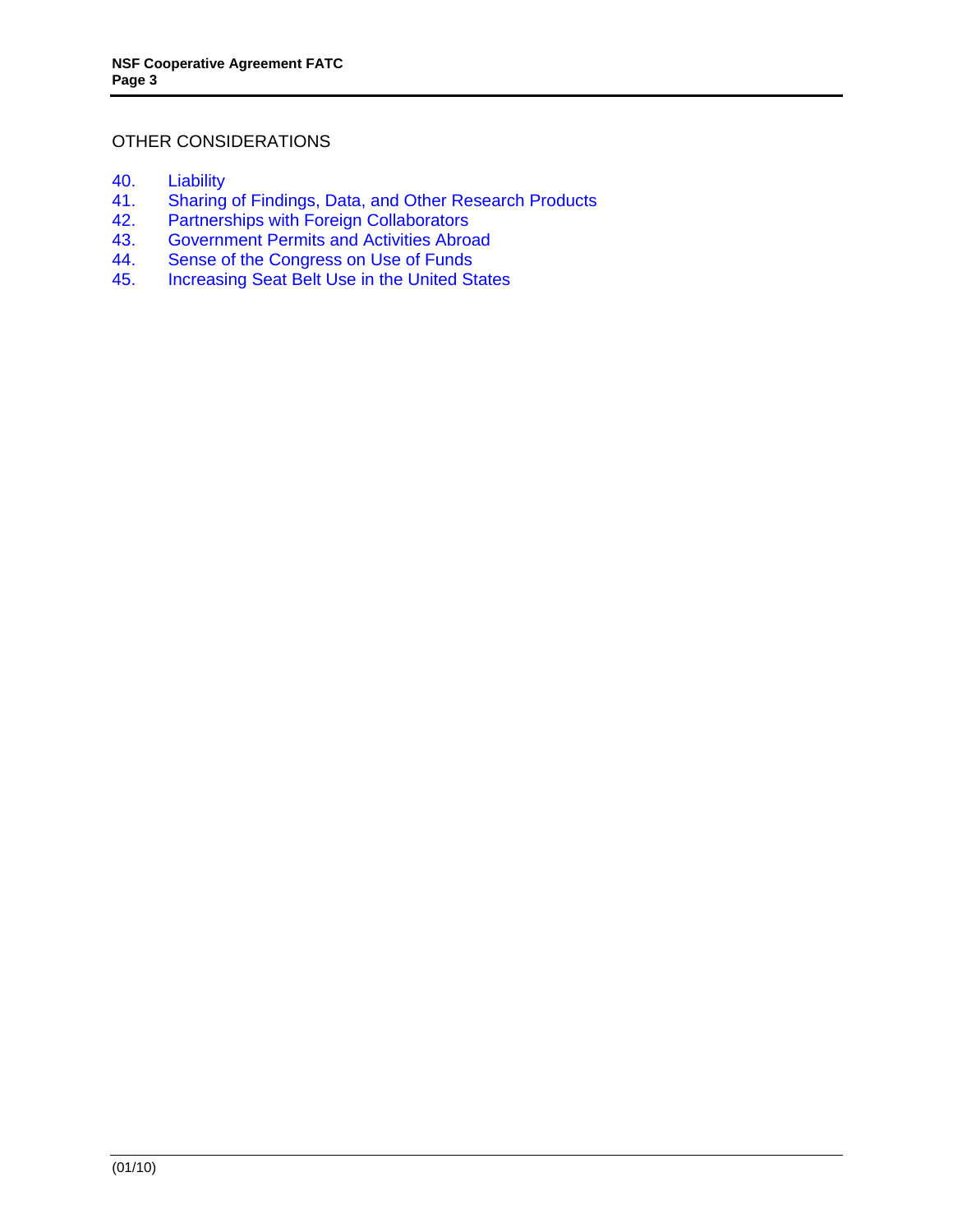## <span id="page-3-0"></span>**1. Awardee Responsibilities and Compliance with Federal Requirements**

- a. The awardee has full responsibility for the conduct of the project or activity supported under this award and for adherence to the award conditions. Although the awardee is encouraged to seek the advice and opinion of NSF on special problems that may arise, such advice does not diminish the awardee's responsibility for making sound scientific and administrative judgments and should not imply that the responsibility for operating decisions has shifted to NSF. The awardee is responsible for notifying NSF about: (1) any allegation of research misconduct that it concludes has substance and requires an investigation in accordance with NSF research misconduct regulations published at 45 Code of Federal Regulations (CFR) Part 689; or (2) any significant problems relating to the administrative or financial aspects of the award.
- b. The requirements of this award are contained in these Cooperative Agreement Financial & Administrative Terms and Conditions unless otherwise specified in the award. Certain applicable Federal administrative standards are incorporated by reference. The applicable requirements are contained in:
	- 1. 2 CFR Part 215, *Uniform Administrative Requirements for Grants and Cooperative Agreements with Institutions of Higher Education, Hospitals, and Other Non-Profit Organizations*. NSF has determined that 2 CFR Part 215 standards also will be applied to commercial organizations, including small businesses;
	- 2. 45 CFR Part 602 (the Common Rule implementing OMB Circular A-102), for units of State and Local Government.
- c. By acceptance of this award, the awardee agrees to comply with the applicable Federal requirements for cooperative agreements and to the prudent management of all expenditures and actions affecting the award. Documentation for each expenditure or action affecting this award must reflect appropriate organizational reviews or approvals that should be made in advance of the action. Organizational reviews are intended to help assure that expenditures are allowable, necessary and reasonable for the conduct of the project, and that the proposed action:
	- 1. is consistent with award terms and conditions;
	- 2. is consistent with NSF and awardee policies;
	- 3. represents effective utilization of resources; and
	- 4. does not constitute a significant project change (see Article 8).

 Nothing in this article shall be construed to require administrative reviews or documentation that duplicates those already required by existing organizational systems or by applicable Federal standards, e.g., 2 CFR Part 215.

d. The awardee is responsible for ensuring that the Principal Investigator(s) or Project Director(s) receives a copy of the award conditions, including: the award notice, the budget, these general terms and conditions, any special or award specific terms and conditions, and any subsequent changes in the award conditions. These award conditions are made available to the awardee by NSF in electronic form at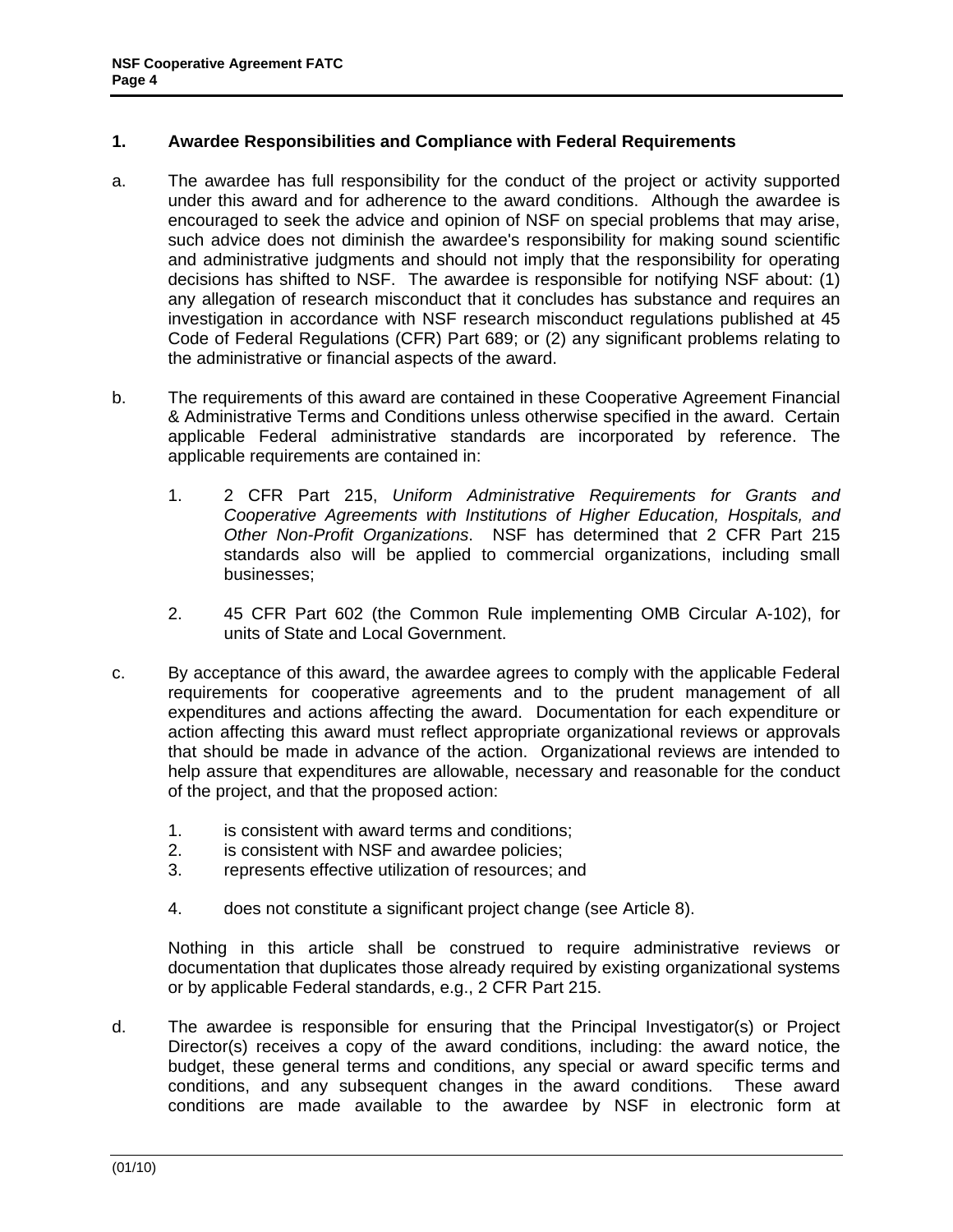<span id="page-4-0"></span>http://www.nsf.gov/awards/managing/co-op\_conditions.jsp?org=NSF, and may be duplicated, copied or otherwise reproduced by the awardee as appropriate. This provision does not alter the awardee's full responsibility for conduct of the project and compliance with all award terms and conditions. Cooperative agreements are available electronically via the NSF FastLane system at https://www.fastlane.nsf.gov/**.** Sponsored project offices are able to view, print and/or download NSF awards for their organizations and Principal Investigators (PIs) can access their individual awards through use of the FastLane system.

## **2. NSF Responsibilities**

- a. NSF has overall responsibility for NSF-funded awards, including providing award oversight for technical/programmatic, as well as financial and administrative performance. The cognizant NSF Program Officer may participate in discussions of programmatic, technical, managerial, and/or scheduling concerns; provide guidance and/or advice, especially with regard to the integration, collaboration, and coordination with other education projects funded by NSF; will review and, where required by the Agreement, approve technical or programmatic reports and information submitted by the awardee; and may schedule desk and on-site reviews as necessary to resolve any NSF award questions or resolve follow-up audit issues.
- b. The awardee shall submit all requests for prior approval in accordance with the procedures identified in 3.d. below.
- c. The NSF Program Officer will only request additional work within the scope of the award; will only issue instructions that do not constitute significant changes as defined in Article 8; and will only suggest changes that will not increase or decrease the estimated cost or time required for performance under the Cooperative Agreement.

### **3. Prior Approval Requirements**

Unless otherwise specified in the award, provisions of the applicable Federal cost principles and other Federal administrative requirements for prior agency approval apply only to the activities and expenditures specified blow.

- a. Written prior approval from the NSF Grants and Agreements Officer is required for:
	- 1. Significant Project Changes.
		- (a) Transfer of the project effort (see Article 8);
		- (b) Change in objectives or scope (see Article 8);
		- (c) Absence or change of PI (see Article 8);
		- (d) Change in the amount of cost sharing reflected on Line M of the award budget (see Article 23); or
	- 2. Rearrangements/Alterations aggregating \$25,000 or over (Construction) (see Article 11).
- b. Written prior approval from the NSF Program Officer is required for reallocation of funds provided for participant or trainee support (see Article 7).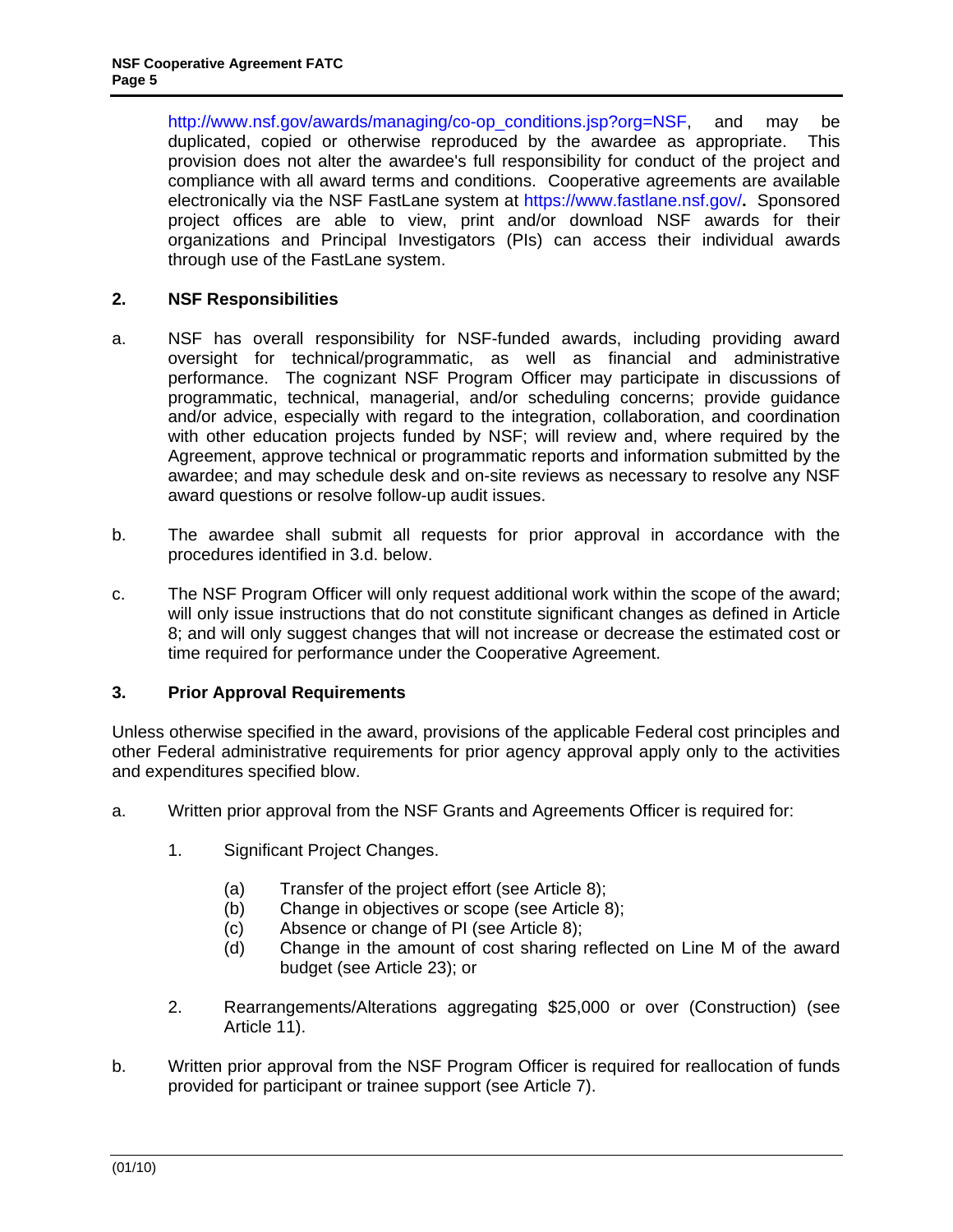- <span id="page-5-0"></span>c. All requests for no cost extensions must be submitted in accordance with the procedures set forth in [AAG Chapter I.D.3c.\(ii\)](http://www.nsf.gov/pubs/policydocs/pappguide/nsf10_1/aag_1.jsp#ID3c).<sup>1</sup> Note that Grantee-Approved Extensions are not applicable to cooperative agreements.
- d. Requests for the prior approvals identified above (as well as other types of award related notifications stipulated in the NSF *Proposal & Award Policies & Procedures Guide*, Part II, *[Award & Administration Guide \[AAG\] Exhibit II-1](http://www.nsf.gov/pubs/policydocs/pappguide/nsf10_1/aag_2ex1.pdf)*) must be submitted electronically to NSF through use of the NSF FastLane system at https://www.fastlane.nsf.gov/.

## **4. Pre-Award Costs**

- a. Awardees may approve pre-award costs incurred within the ninety calendar day period immediately preceding the effective date of the award. Requests for approval of preaward costs for periods greater than 90 calendar days must be submitted electronically via the NSF FastLane system. Pre-award expenditures prior to funding of an increment within a continuing award are not subject to this limitation or approval requirement, but are subject to paragraph c below.
- b. Pre-award costs must be necessary for the effective and economical conduct of the project and the costs must be otherwise allowable in accordance with Article 12.
- c. Pre-award expenditures are made at the awardee's risk. Awardee authority to approve pre-award costs does not impose an obligation on NSF: (1) in the absence of appropriations; (2) if an award is not subsequently made; or (3) if an award is made for a lesser amount than the awardee expected.

## **5. Consultant Services**

Costs of consultants, including those who are members of a particular profession or possess a special skill and who are not officers or employees of the performing organization, are allowable when reasonable in relation to the services rendered. While NSF appropriations no longer identify a limitation on payments to consultants under NSF awards, payments should be comparable to the normal or customary fees charged and received by the consultant for comparable services, especially on non-government contracts, grants, and cooperative agreements.

### **6. Equipment**

## a. *Title to Equipment – Universities and Other Non-profit Organizations*

 Unless otherwise specified in the cooperative agreement, title to equipment purchased or fabricated with NSF award funds shall vest in the awardee upon acquisition. Such equipment is considered exempt property and shall be acquired and used in accordance with paragraph c. below.

-

 $1$  Awardees are not authorized to extend an award that contains a zero balance.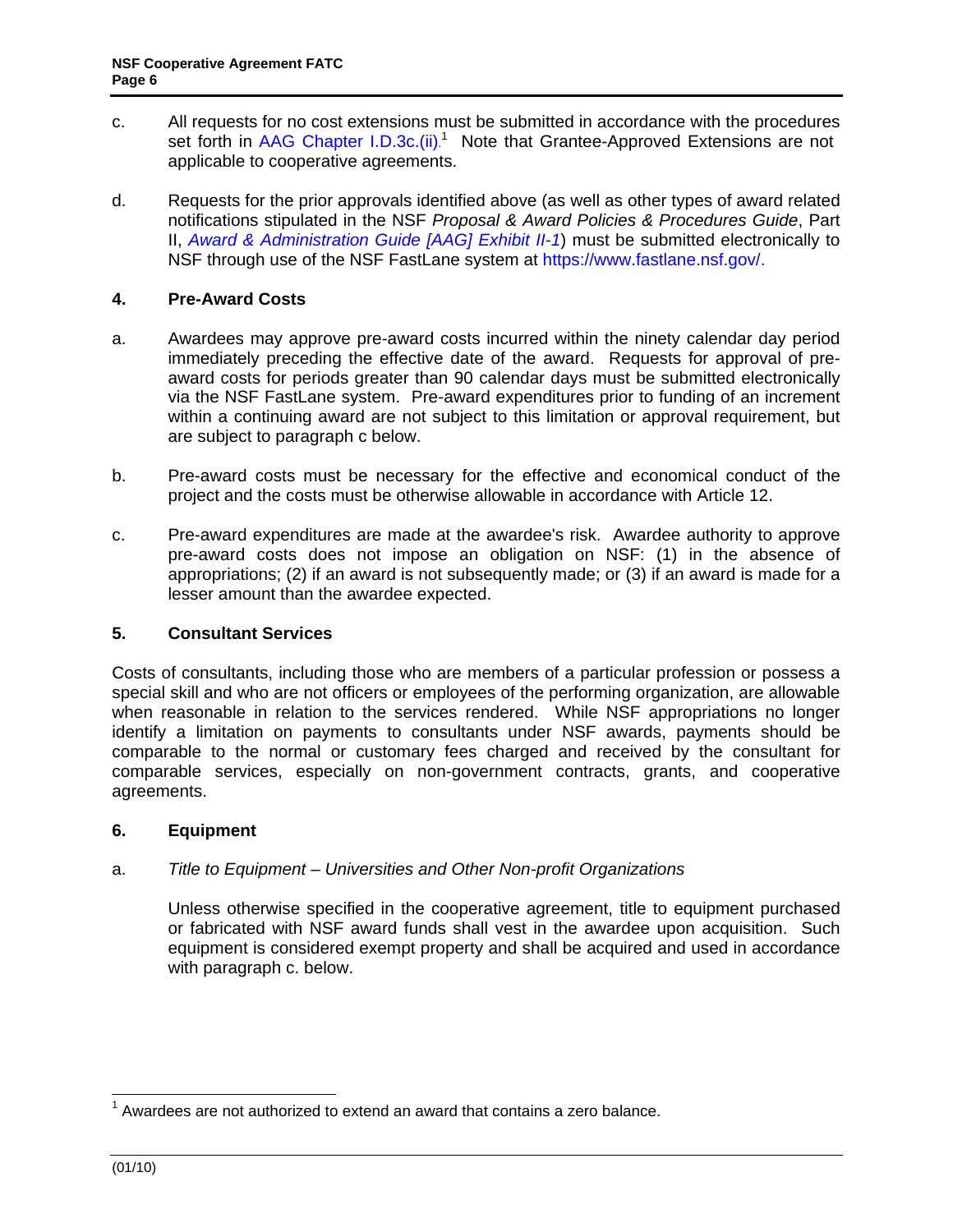## <span id="page-6-0"></span>b. *Title to Equipment – Commercial Organizations*

 Unless otherwise specified in the award, title to equipment purchased or fabricated with NSF award funds by a small business or other commercial firm shall vest in the Government. Such equipment shall be acquired and used in accordance with paragraph c. below.

- c. *Conditions for Acquisition and Use of Equipment*
	- 1. Awardee Assurance. The awardee will assure that each purchase of equipment is:
		- (a) necessary for the research or activity supported by the grant;
		- (b) not otherwise reasonably available and accessible;
		- (c) of the type normally charged as a direct cost to sponsored agreements; and
		- (d) acquired in accordance with organizational practice.
	- 2. General Purpose Equipment. Expenditures for general purpose equipment (see [AAG Chapter V.B.2d\)](http://www.nsf.gov/pubs/policydocs/pappguide/nsf10_1/aag_5.jsp#VB2d) are unallowable unless the equipment is primarily or exclusively used in the actual conduct of the research.
	- 3. Equipment Usage. The equipment will remain in use for the specific project for which it was obtained in accordance with 2 CFR § 215.34(c), unless the provision in 2 CFR § 215.34(e) applies.
	- 4. Equipment Sharing. The equipment must be shared on other projects or programs in accordance with 2 CFR § 215.34(d).
	- 5. Property Management Standards. The awardee shall maintain a property management system that, at a minimum, meets the requirements of 2 CFR § 215.34(f). Because of increasing threats to information technology systems, the awardee is reminded that, under 2 CFR sections 215.34.(f). (4) and (5), "[a] control system shall be in effect to insure adequate safeguards to prevent loss, damage, or theft of the equipment" and "[a]dequate maintenance procedures shall be implemented to keep the equipment in good condition." This requirement imposes on the awardee a duty to adequately maintain and to insure adequate safeguards against the loss, damage, or theft of information technology equipment and systems purchased with NSF funds.
	- 6. Inventory Requirements.
		- (a) In accordance with the requirements of 2 CFR  $\S$  215.33(a)(1), for all equipment exceeding \$5,000, the awardee must submit an annual inventory listing of government-owned property to the NSF Property Administrator, Division of Administrative Services (DAS). The listing should include all government-owned equipment purchased under the award or acquired by screening excess through the General Services Administration (GSA); and include the type of equipment, serial number, acquisition price, acquisition date and condition of the equipment. The inventory listing and a copy of the organization's audited financial statement should be submitted electronically to fsrpts@nsf.gov and must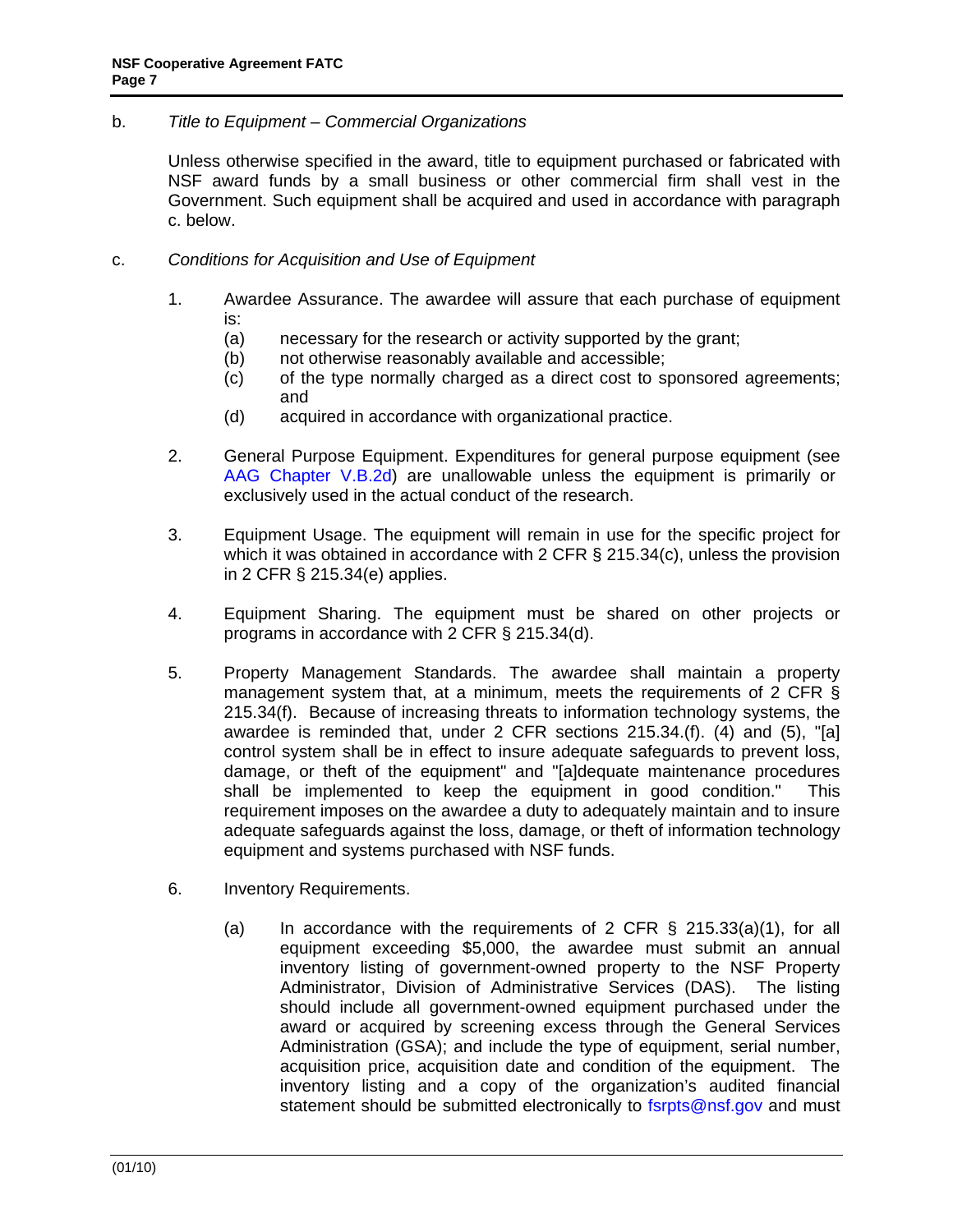<span id="page-7-0"></span>be received by DAS no later than September 1 each year. If financial statements are not available electronically, a paper copy should be submitted to:

- National Science Foundation Division of Administrative Services Attention: NSF Property Administration 4201 Wilson Boulevard, Room 295 Arlington, VA 22230
- (b) A physical inventory of Government-owned equipment shall be conducted every two years pursuant to 2 CFR § 215.34(f). Upon expiration of the award, the awardee shall report the property to the DAS Property Administrator for further agency utilization.
- 7. Competition. The awardee shall not use equipment acquired with Federal funds to provide services to non-Federal outside organizations for a fee that is less than private companies charge for equivalent services, unless specifically authorized by statute in accordance with 2 CFR § 215.34(b).
- 8. Right to Transfer Title.
	- (a) NSF may identify items of equipment having an acquisition cost of \$5,000 or more where NSF reserves the right to transfer the title to the Federal Government or a third party named by the Federal Government at any time during the grant period.
	- (b) In cases where NSF elects to transfer the title, disposition instructions will be issued no later than 120 calendar days after the expiration date of the NSF-supported project for which it was acquired.

## **7. Participant Support Costs**

- a. Participant support costs are direct costs for items such as stipends or subsistence allowances, travel allowances and registration fees paid to or on behalf of participants or trainees (but not employees) in connection with meetings, conferences, symposia or training projects. (See also [AAG Chapter V.C.5](http://www.nsf.gov/pubs/policydocs/pappguide/nsf10_1/aag_5.jsp#VC5).) Awardee organizations must account for participant support costs separately. Note: No indirect costs normally may be charged against participant support costs. (See [AAG Chapter V.D.1.b.](http://www.nsf.gov/pubs/policydocs/pappguide/nsf10_1/aag_5.jsp#VD1b))
- b. Funds provided for participant support may not be used by awardees for other categories of expense without the specific prior written approval of the cognizant NSF Program Officer. Such requests must be submitted electronically via the NSF FastLane system.

## **8. Significant Project Changes**

The awardee is required to obtain prior written approval from the NSF Grants and Agreements Officer whenever there are significant changes in the project or its direction as stipulated below.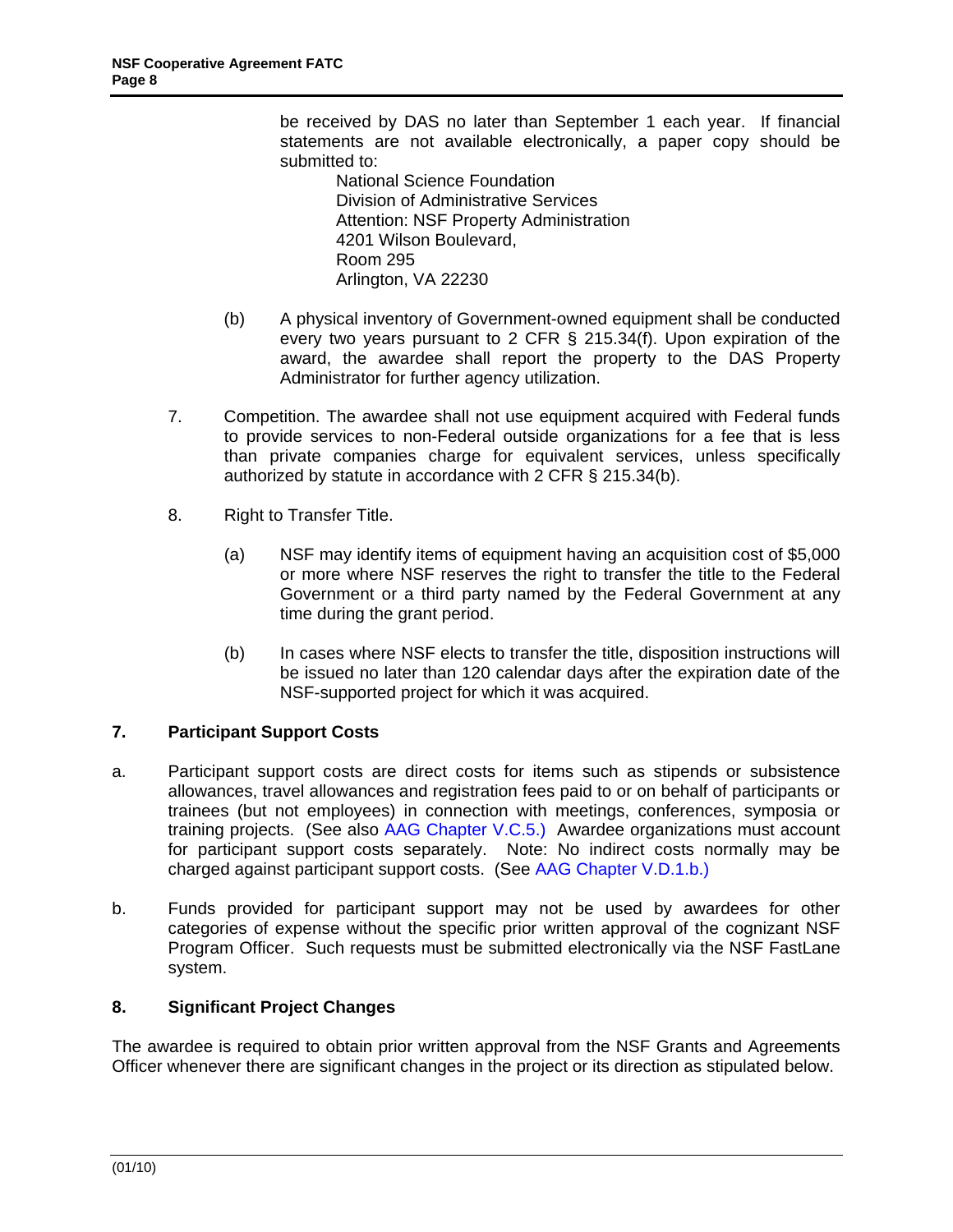## <span id="page-8-0"></span>a. *Transfer of the Project Effort*

- 1. NSF authorization to contract or otherwise transfer a significant part of the research or substantive effort to another organization that has been disclosed in the proposal is not needed unless approval has been specifically withheld in the award.
- 2. If it becomes necessary to transfer, by contract or other means, a significant part of the research or substantive effort after an award has been made, notification of this intent should be submitted to NSF electronically via the NSF FastLane system and electronically signed by an Authorized Organizational Representative (AOR). At a minimum, the request shall include a clear description of the work to be performed and the basis for selection of the subawardee (except for collaborative/joint arrangements; see [AAG Chapter II.B.3](http://www.nsf.gov/pubs/policydocs/pappguide/nsf10_1/aag_2.jsp#IIB3) for additional information.) NSF approval of such changes will be by an amendment to the award or electronic notice approved by the NSF Grants and Agreements Officer.
- 3. The awardee remains responsible for maintaining the necessary documentation on all subawards and making it available to NSF upon request. The awardee shall include subaward activities in the annual and final project reports that are submitted to NSF.
- 4. Awardees shall ensure that the following articles, if applicable, flow down to all subawardees, or are appropriately addressed in the subaward instrument: Articles 5, 7, 9, 10, 11, 12, 17, 18, 19, 20, 21, 22, 23, 24, 25, 28, 29, 30, 31, 32, 33, 34, 35, 36, 40, 41, 42, 43, 44 and 45. If the awardee issues subawards exceeding \$2,000 for construction, alteration or repair that are within the scope of the Acts found in 2 CFR Part 215 Appendix A, "*Contract Provisions*," the appropriate clauses applicable to construction activities also will be included in applicable subawards.

### b. *Change in Objectives or Scope*

 A proposed change in the phenomenon or phenomena under study or the objectives of the project stated in the proposal or agreed modifications thereto should be communicated to NSF via use of the FastLane notification and request module https://www.fastlane.nsf.gov/. NSF approval of such changes will be by an amendment to the award approved by the NSF Grants and Agreements Officer.

### c. *Absence or Change of Principal Investigator*

 If a named Principal Investigator or Project Director plans to or becomes aware that he or she will: (1) devote substantially less effort to the work than anticipated in the approved proposal (defined as a reduction of 25% or more in time); (2) sever his or her connection with the awardee organization; or (3) be absent for a continuous period of three months or more, or otherwise relinquish active direction of the project, he or she shall advise both the NSF Program Officer and awardee's Authorized Organizational Representative via use of the NSF FastLane Notification and Request module. Action appropriate to the situation will be initiated in accordance with the guidelines described in [AAG Chapter II.B.2](http://www.nsf.gov/pubs/policydocs/pappguide/nsf10_1/aag_2.jsp#IIB2).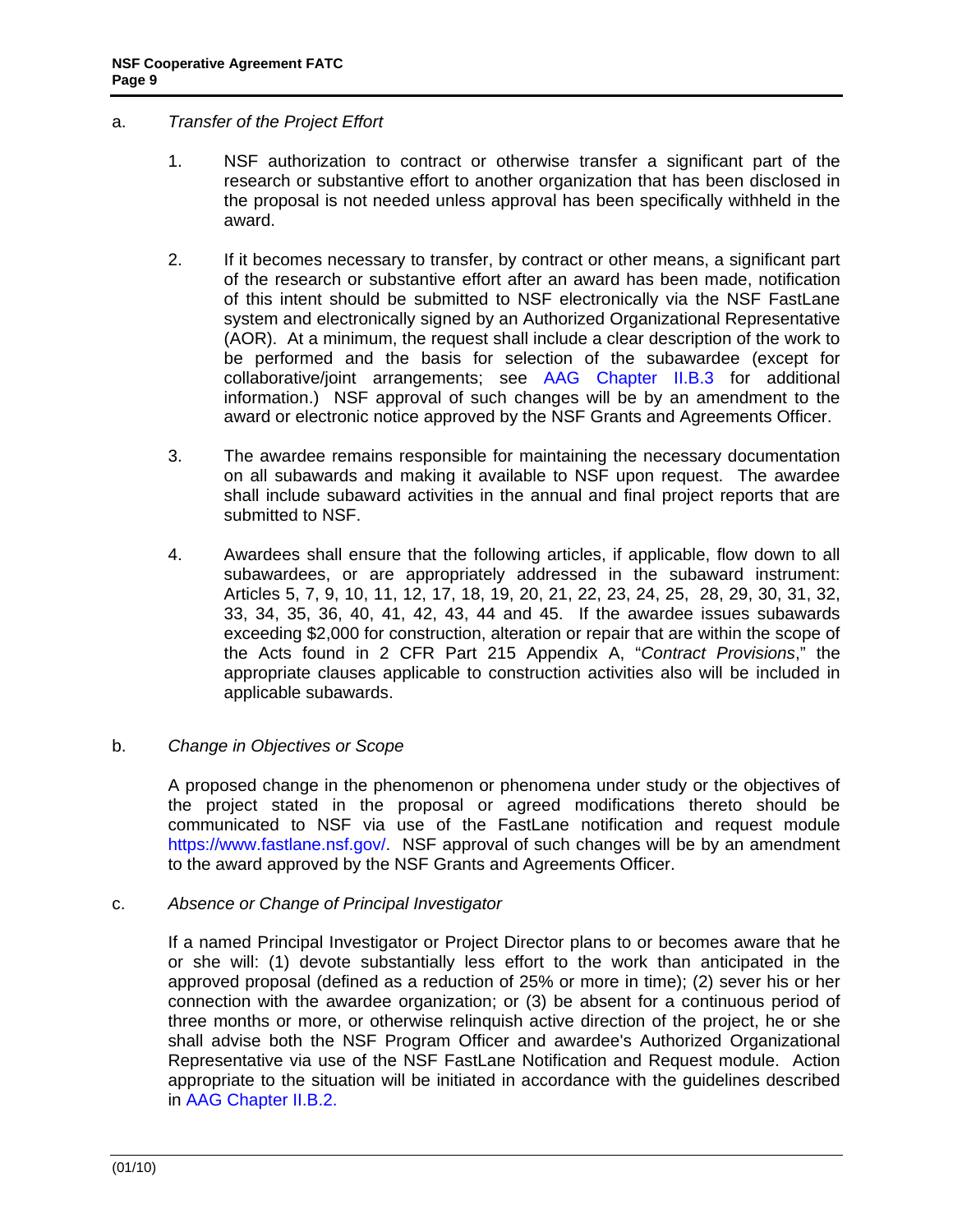## <span id="page-9-0"></span>**9. Procurement Standards**

Whether or not approval of a procurement is required under Article 8a, where appropriate, the awardee (including commercial organizations) is responsible for compliance with the procurement standards identified in 2 CFR §§ 215.40 through .48. The awardee also is responsible for ensuring that the appropriate NSF conditions from this award (including Article 24, Audit and Records) are made a part of any contract or other arrangement whose award amount exceeds the simplified acquisition threshold (currently \$100,000).

## **10. Travel**

## a. *Allowability of Travel Expenses*

 1. Expenses for transportation, lodging, subsistence and related items incurred by project personnel and by outside consultants employed on the project (see [AAG Chapter V.B.4\)](http://www.nsf.gov/pubs/policydocs/pappguide/nsf10_1/aag_3.jsp) who are in travel status on business related to an NSF-supported project are allowable as prescribed in the governing cost principles. The requirements for prior approval detailed in the governing cost principles are waived.

 2. Except as provided in the governing cost principles, the difference between economy airfare and a higher-class airfare is unallowable. A train, bus or other surface carrier may be used in lieu of, or as a supplement to, air travel at the lowest first-class rate by the transportation facility used. If such travel, however, could have been performed by air, the allowance will not normally exceed that for jet economy airfare.

## b. *Travel Support for Dependents of Key Project Personnel*

 Travel support for dependents of key project personnel is allowable only under the following conditions:

1. the individual is a key person who is essential to the project on a full-time basis;

 2. the individual's residence away from home and in a foreign country is for a continuous period of six months or more and is essential to the effective performance of the project; and

 3. the dependents' travel allowance is consistent with the policies of the organization administering the award.

## c. *Use of U.S.-Flag Air Carriers*

1. In accordance with the Fly America Act (49 USC 40118), any air transportation to, from, between, or within a country other than the U.S. of persons or property, the expense of which will be assisted by NSF funding, must be performed by or under a code-sharing arrangement with a U.S.-flag air carrier if service provided by such a carrier is available (see Comptroller General Decision B-240956, dated September 25, 1991). Tickets (or documentation for electronic tickets) must identify the U.S. flag air carrier's designator code and flight number.

2. For the purposes of this requirement, U.S.-flag air carrier service is considered available even though: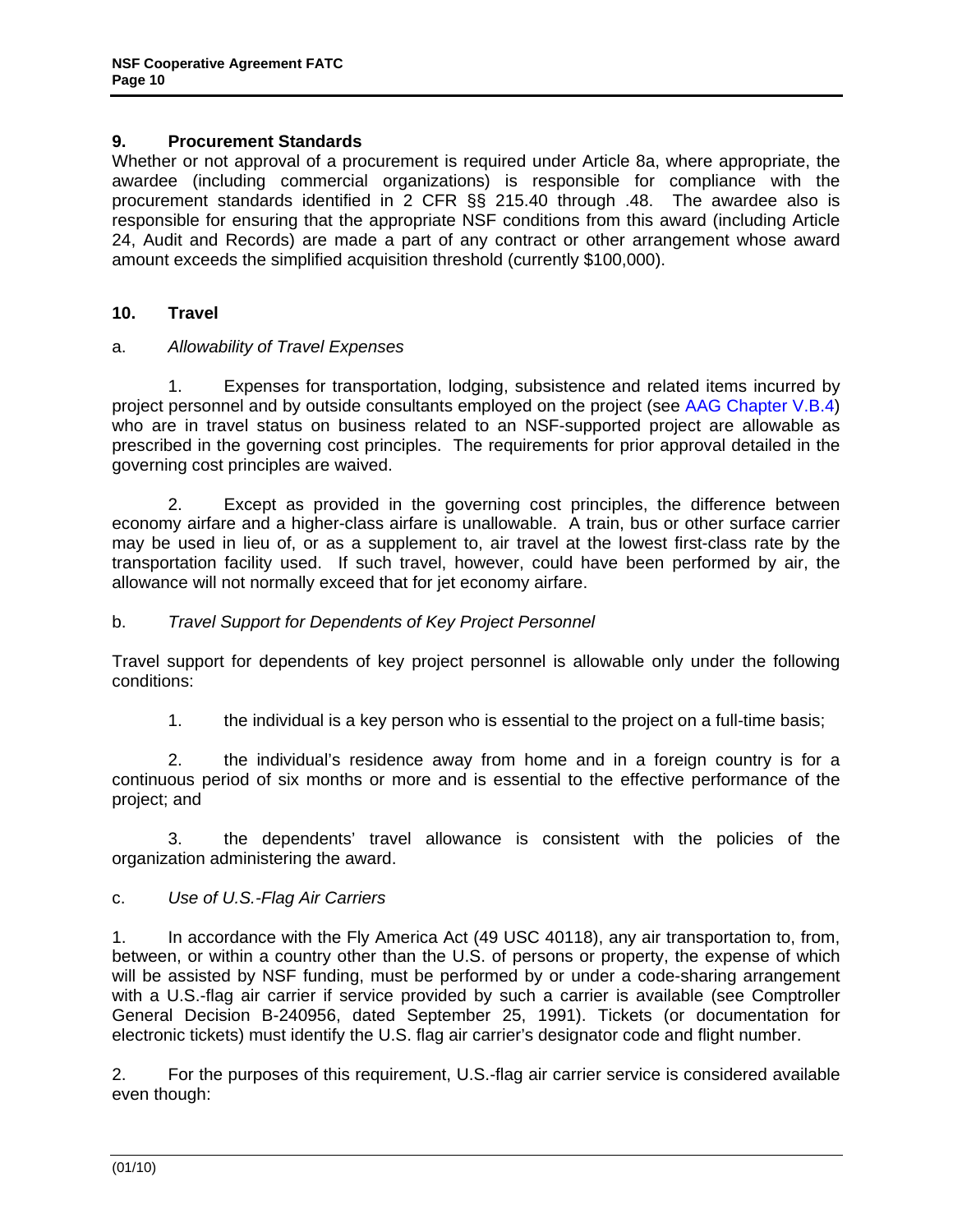<span id="page-10-0"></span>(a) comparable or a different kind of service can be provided at less cost by a foreign-flag air carrier;

(b) foreign-flag air carrier service is preferred by, or is more convenient for, NSF or traveler; or

(c) service by a foreign-flag air carrier can be paid for in excess foreign currency.

3. The following rules apply unless their application would result in the first or last leg of travel from or to the U.S. being performed by a foreign-flag air carrier:

(a) a U.S.-flag air carrier shall be used to destination or, in the absence of direct or through service, to the farthest interchange point on a usually traveled route.

(b) if a U.S.-flag air carrier does not serve an origin or interchange point, a foreign-flag air carrier shall be used only to the nearest interchange point on a usually traveled route to connect with a U.S. flag air carrier.

## d. *Use of Foreign-Flag Air Carriers*

There are limited circumstances under which use of a foreign-flag air carrier is permissible. These circumstances are outlined below:

1. *Airline "Open Skies" Agreements*: A foreign flag air carrier may be used if the transportation is provided under an air transportation agreement between the United States and a foreign government, which the Department of Transportation has determined meets the requirements of the Fly America Act. For example, in 2008, the U.S. entered into an "Open Skies" Agreement with the European Union. This Agreement gives European Community airlines (airlines of Member States) the right to transport passengers and cargo on flights funded by the U.S. government, when the transportation is between a point in the United States and any point in a Member State or between any two points outside the United States. In accordance with the Agreement, however, a U.S.-flag air carrier must be used if: (a) transportation is between points for which there is a city-pair contract fare in effect for air passenger transportation services; or (b) transportation is obtained or funded by the Secretary of Defense or the Secretary of a Military Department. The conditions for use of a Member State airline apply to non-Federal employees as well (e.g., grantees). So, even though grantees are ineligible for city-pair contract fares, they must still use a U.S.-flag air carrier if a city-pair contract fare exists. For information on other "open skies" agreements in which the United States has entered, please refer to GSA's website at http://www.gsa.gov/Portal/gsa/ep/contentView.do?contentType=GSA\_BASIC&contentId=24833 &noc=T.

2. *Involuntary Rerouting:* Travel on a foreign-flag carrier is permitted if a U.S.-flag air carrier involuntarily reroutes the traveler via a foreign-flag air carrier, notwithstanding the availability of alternative U.S.-flag air carrier service.

3. *Travel To and From the U.S.*

Use of a foreign-flag air carrier is permissible if the airport abroad is: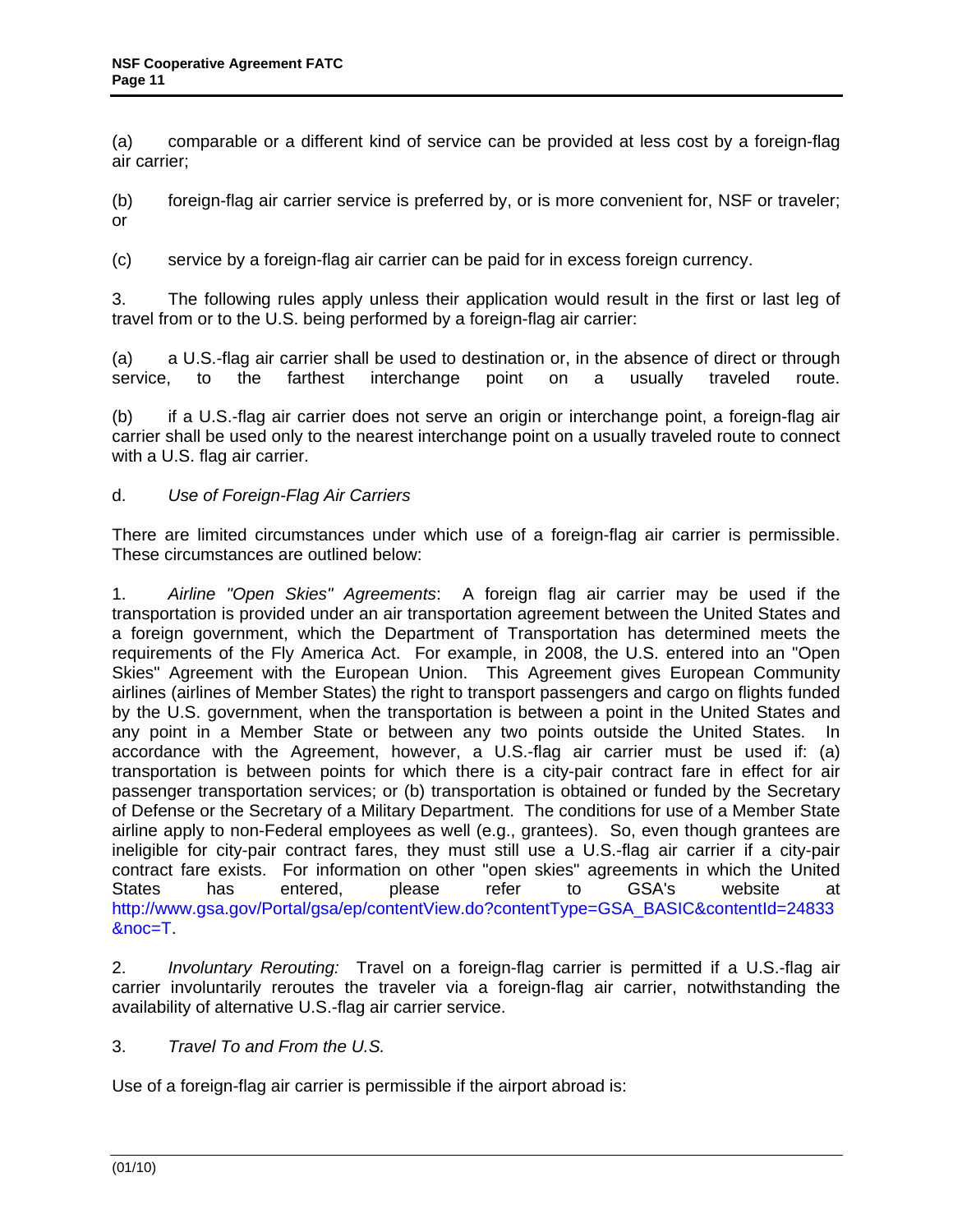<span id="page-11-0"></span>(a) the traveler's origin or destination airport, and use of U.S.-flag air carrier service would extend the time in a travel status by at least 24 hours more than travel by a foreign-flag air carrier; or

(b) an interchange point, and use of U.S.-flag air carrier service would increase the number of aircraft changes the traveler must make outside of the U.S. by two or more, would require the traveler to wait four hours or more to make connections at that point, or would extend the time in a travel status by at least six hours more than travel by a foreign-flag air carrier.

4. *Travel Between Points Outside the U.S.*

Use of a foreign-flag air carrier is permissible if:

(a) travel by a foreign-flag air carrier would eliminate two or more aircraft changes en route;

(b) travel by a U.S.-flag air carrier would require a connecting time of four hours or more at an overseas interchange point; or

(c) the travel is not part of the trip to or from the U.S., and use of a U.S.-flag air carrier would extend the time in a travel status by at least six hours more than travel by a foreign-flag air carrier.

5. *Short Distance Travel.* For all short distance travel, regardless of origin and destination, use of a foreign-flag air carrier is permissible if the elapsed travel time on a scheduled flight from origin to destination airport by a foreign-flag air carrier is three hours or less and service by a U.S.-flag air carrier would double the travel time.

## **11. Rearrangements and Alterations**

- a. Rearrangement and alteration costs that do not constitute construction (i.e., rearrangements and alterations aggregating less than \$25,000) to adapt space or utilities within a completed structure to accomplish the objectives of the award, are allowable and approved, provided the:
	- 1. building has a usable life consistent with project purposes and is architecturally suitable for conversion;
	- 2. rearrangements and alterations are essential to the project; and
	- 3. space involved will be occupied by the project.
- b. Rearrangements and alterations (construction) aggregating \$25,000 or over require the prior written approval of the NSF Grants and Agreements Officer.

## **12. Allowable Costs**

a. The allowability of costs and cost allocation methods for work performed under this award, up to the amount specified in the award, shall be determined in accordance with the applicable Federal cost principles in effect on the effective date of the award and the terms and conditions of the award.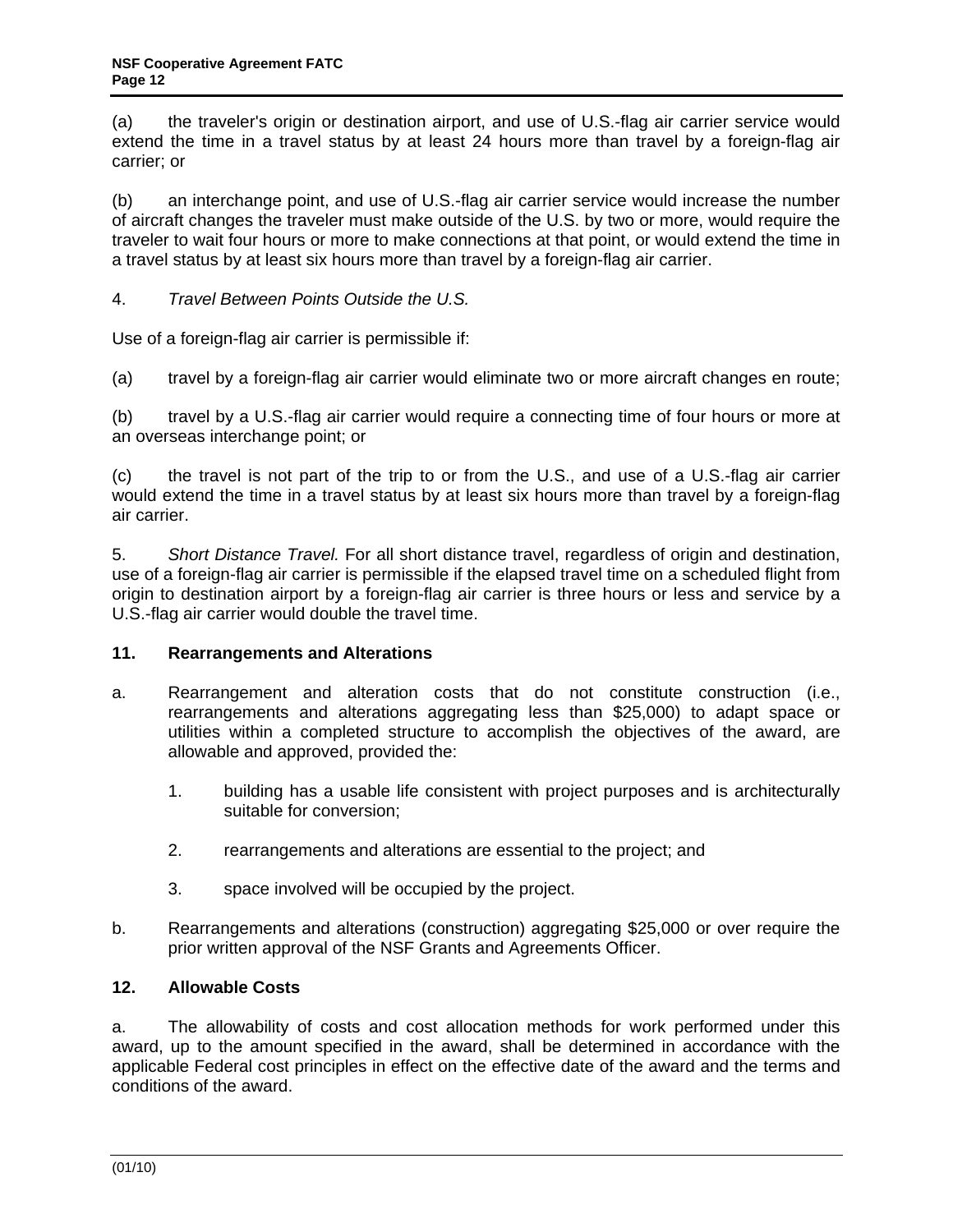- <span id="page-12-0"></span>b. The Federal cost principles applicable to specific types of awardees are contained in:
	- 1. 2 CFR Part 220, Cost Principles for Educational Institutions (OMB Circular A-21);
	- 2. 2 CFR Part 225, Cost Principles for State, Local, and Indian Tribal Governments (OMB Circular A-87);
	- 3. 2 CFR Part 230, Cost Principles for Nonprofit Organizations (OMB Circular A-22);
	- 4. Federal Acquisition Regulation 31.2 (48 CFR § 31.2) for commercial firms and those non-profit organizations specifically exempted from the provisions of OMB Circular A-122; and
	- 5. 45 CFR Part 74, Appendix E, "*Principles for Determining Costs Applicable to Research and Development Under Grants and Contracts with Hospitals*," for hospitals.
- c. Certain prior approval requirements contained in these Federal cost principles have been modified by Article 3.

## **13. Payments**

- a. Requests for payment must be made electronically via use of the FastLane Financial Functions, Cash Request process.<sup>2</sup> Awardees should request payments in amounts necessary to meet their current needs, pursuant to the guidelines contained in 31 CFR Part 205. Unless otherwise specified in the award, the awardee agrees to comply with all applicable Treasury regulations and National Science Foundation implementing and reporting procedures, which are outlined in [AAG Chapter III.](http://www.nsf.gov/pubs/policydocs/pappguide/nsf10_1/aag_3.jsp)
- b. In accordance with 2 CFR § 215.22, where appropriate, awardees are required to maintain advances of Federal funds in interest-bearing accounts. For awardees not subject to the Cash Management Improvement Act (CMIA), (State agencies or instrumentalities) interest earned on Federal advances deposited in interest bearing accounts shall be remitted annually to: $3$

Department of Health and Human Services (DHHS) Payment Management System P.O. Box 6021 Rockville, MD 20852

c. Interest earned on NSF advances deposited in interest bearing accounts shall be remitted annually to the Department of Health and Human Services (DHHS). Interest amounts up to \$250 per year may be retained by the grantee for administrative expenses. The requirement to remit interest annually to DHHS does not apply to grantees subject to the Cash Management Improvement Act (CMIA), Subpart A - Rules Applicable to Federal Assistance Programs Included in a Treasury-State Agreement.

 2 Awardees may contact the Division of Financial Management at (703) 292-8280 for information on using the FastLane Cash Request System.

 $3$  In keeping with Electronic Funds Transfer rules [31 CFR Part 206], interest should be remitted to the DHHS Payment Management System through an electronic medium such as the FEDWIRE Deposit System. Awardees that do not have this capability should submit payment by check.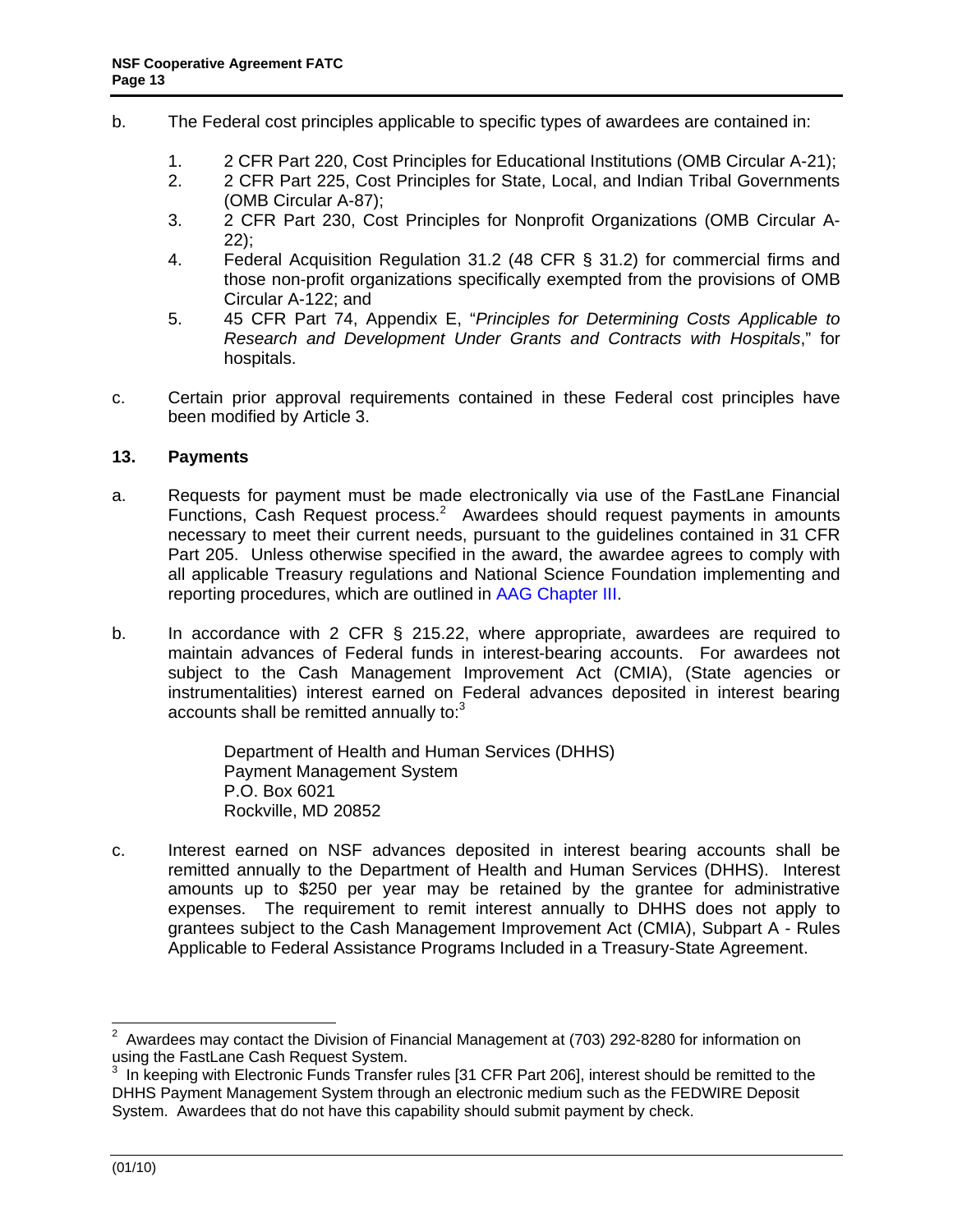## <span id="page-13-0"></span>**14. Cooperative Agreement Increments**

Unless otherwise specified, each successive increment of a cooperative agreement will be funded at the level specified in the original award without a formal request from the awardee provided an annual project report has been received from the Principal Investigator(s) and accepted by the NSF Program Officer. Continuing funding is contingent on: (1) availability of funds; (2) satisfactory scientific/technical progress; and (3) fulfillment of any special conditions of the award (including the requisite cost sharing notification, when applicable (see Article 23)).

## **15. Project Reporting Requirements**

### a. *Annual Project Reports*

- 1. Submission Requirement. Annual project reports are required for both standard and continuing awards.<sup>4</sup>
- 2. Content of Annual Project Reports. Unless otherwise specified in the award, awardees are required to submit annual reports electronically via the project reporting system in FastLane. The NSF FastLane system may be accessed at https://www.fastlane.nsf.gov/fastlane.jsp. The content requirements for annual project reports are specified in the FastLane system and may be supplemented in the award document. The grantee shall include subaward activities in annual project reports that are submitted to NSF.
- 3. Timing of Annual Project Reports.

Unless otherwise specified in the award, annual project reports should be submitted at least 90 days prior to the end of the current budget period to allow adequate time for the Program Officer to review and approve the report. As reflected in the FastLane Project Report System, the report is considered due during the 90 day period. The report becomes overdue the day after the 90 day period ends. It should be noted that the final annual report serves as the project's final report and must be submitted in accordance with paragraph b below.

Failure to submit timely reports will delay processing of additional funding and administrative actions, including, but not limited to, no cost extensions. In the case of continuing grants, failure to submit timely reports may delay processing of funding increments.

### b. *Final Project Report*

1. Submission Requirement. Unless otherwise specified in the award, the awardee shall submit a Final Project Report within 90 days following the expiration date of the award. The report is considered due during the 90 day period. The report becomes overdue the day after the 90 day period ends.

-

<sup>4</sup> Submission of an "interim" report via the NSF FastLane system does not constitute compliance with the annual reporting requirement.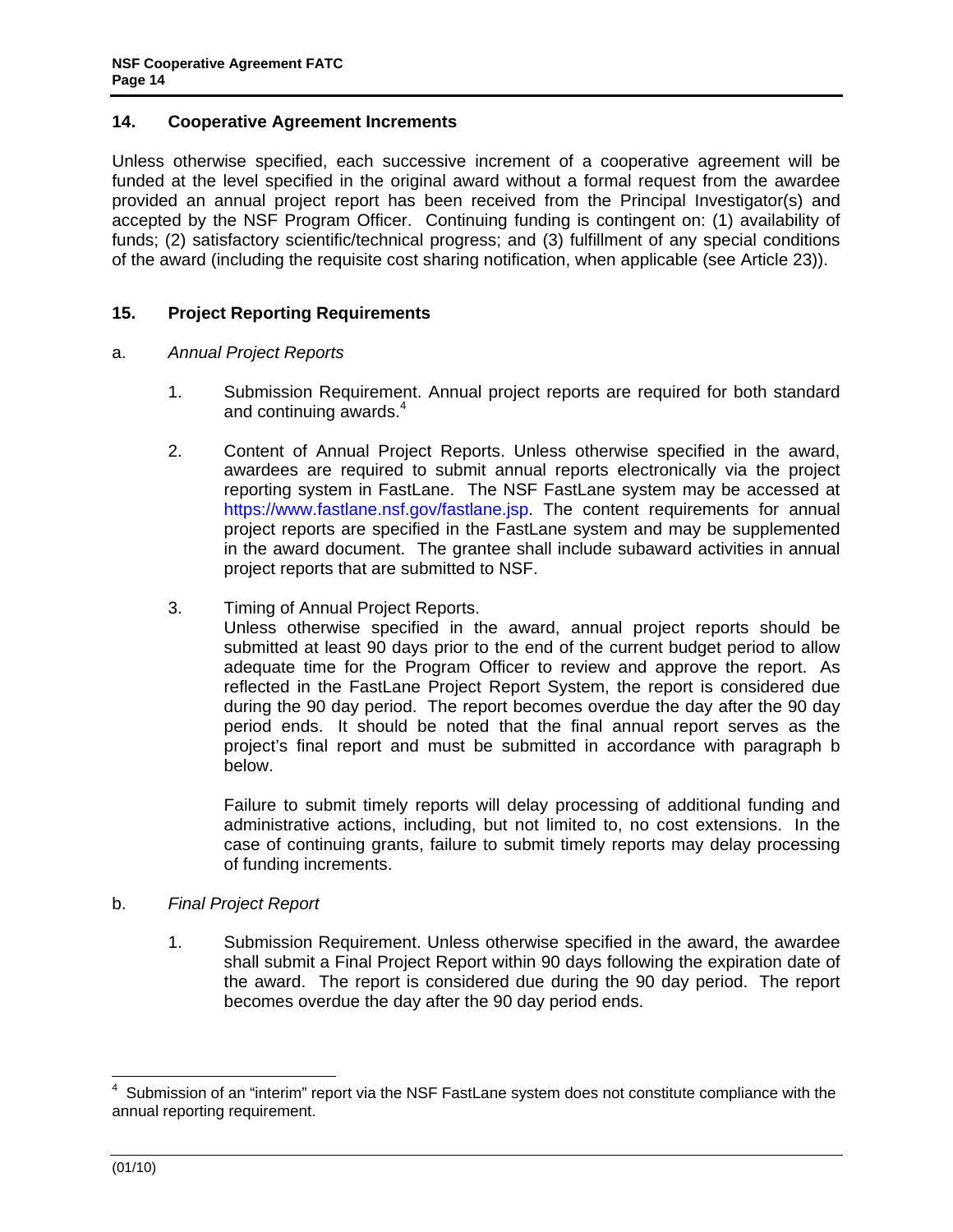- <span id="page-14-0"></span>2. Content of Final Project Report. Unless otherwise specified in the award, awardees shall submit final reports electronically via the project reporting system in FastLane. The NSF FastLane system may be accessed at: https://www.fastlane.nsf.gov/fastlane.jsp. The content requirements for final project reports are specified in the FastLane system and may be supplemented in the award document. The grantee shall include subaward activities in final project reports that are submitted to NSF.
- 3. Additional Requirements. The awardee also shall provide to the cognizant NSF Program Officer, within 90 days following the expiration date of the award, any unique reports or other end products specified in the award (e.g., special cost sharing reports), including report requirements set forth in any NSF brochure, guide, solicitation, etc. referenced in the award as being directly related to either the award or administration of the award.

## c. *Special Reports*

 The awardee shall provide the NSF with such other special reports as the NSF may reasonably require or, the awardee may deem appropriate. Insofar as possible, such reports shall be requested with sufficient advance notice to ensure care and thoroughness in their preparation by the awardee. Any addenda to the reports shall be sent to the cognizant NSF Program Officer.

d. *Project Outcomes Report for the General Public*

Unless otherwise specified in the award, the grantee shall submit a Project Outcomes Report for the General Public within 90 days following the expiration date of the award. The Project Outcomes Report must be submitted electronically via Research.gov, which may be accessed at http://www.research.gov/. This report serves as a brief summary, prepared specifically for the public, of the nature and outcomes of the project. For information about the content of the report, see the [AAG Chapter II.E.3.](http://www.nsf.gov/pubs/policydocs/pappguide/nsf10_1/aag_2.jsp#IIE3)

## **16. Expenditure Reports**

All grantees shall submit a Federal Financial Report (FFR) by the 30th day following the end of each quarter (i.e. January 30, April 30, July 30, and October 30). All FFRs must be submitted electronically using either the FastLane Financial Functions available at https://www.fastlane.nsf.gov/jsp/homepage/faulogin.jsp or Research.gov at http://www.research.gov.

Instructions for using the FFR are available at https://www.fastlane.nsf.gov/jsp/homepage/faulogin.jsp under "Instructions for Financial Functions" or from the Grantee Cash Management Section staff at http://www.nsf.gov/bfa/dfm/cmeab.jsp. For more detailed instructions on using Research.gov, go to Research.gov Help and then select "Federal Financial Report (FFR)".

## **17. Information Collection**

Information collection activities performed under this award are the responsibility of the awardee, and NSF support of the project does not constitute NSF approval of the survey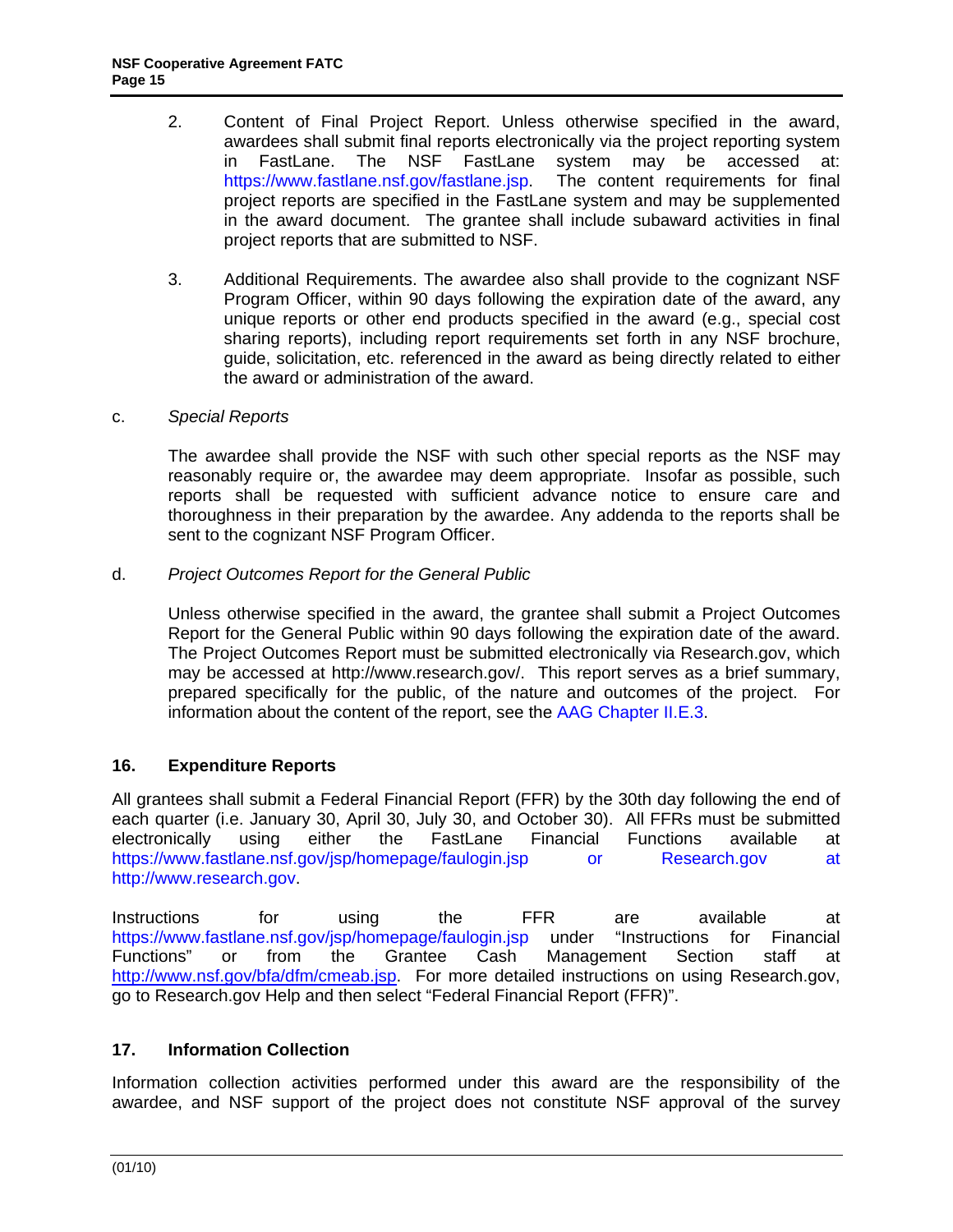<span id="page-15-0"></span>design, questionnaire content or information collection procedures. The awardee shall not represent to respondents that such information is being collected for or in association with the National Science Foundation or any other Government agency without the specific written approval of such information collection plan or device by the Foundation. This requirement, however, is not intended to preclude mention of NSF support of the project in response to an inquiry or acknowledgment of such support in any publication of this information.

## **18. Responsible Conduct of Research**

## **Article 18 applies to new proposals submitted or due on or after January 4, 2010.**

In accordance with Section 7009 of the America Creating Opportunities to Meaningfully Promote Excellence in Technology, Education, and Science (COMPETES) Act (42 U.S.C. 1862o–1) NSF requires that awardees must have a plan in place to provide appropriate training and oversight in the responsible and ethical conduct of research (RCR) to undergraduates, graduate students, and postdoctoral researchers who will be supported by NSF to conduct research. Training plans are subject to review, upon request.

Awardees must designate one or more persons to oversee compliance with the RCR training requirement. Awardees are responsible for verifying that undergraduate students, graduate students, and postdoctoral researchers supported by NSF to conduct research have received training in the responsible and ethical conduct of research, in accordance with the plan the awardee has put in place for their organization.

Awardees shall ensure that these RCR requirements flow down to all subrecipients, or are otherwise appropriately addressed in the subaward instrument.

## **19. Copyrightable Material**

### a. *Definition*

Subject writing means any material that:

- 1. is or may be copyrightable under Title 17 of the U.S.C.; and
- 2. is produced by the awardee or its employees in the performance of work under this award.

 Subject writings include such items as reports, books, journal articles, software, databases, sound recordings, videotapes, and videodiscs.

### b. *Copyright Ownership, Government License*

 Except as otherwise specified in the award or by this paragraph, the awardee may own or permit others to own copyright in all subject writings. The awardee agrees that if it or anyone else does own copyright in a subject writing, the Federal government will have a nonexclusive, nontransferable, irrevocable, royalty-free license to exercise or have exercised for or on behalf of the U.S. throughout the world all the exclusive rights provided by copyright. Such license, however, will not include the right to sell copies or phonorecords of the copyrighted works to the public.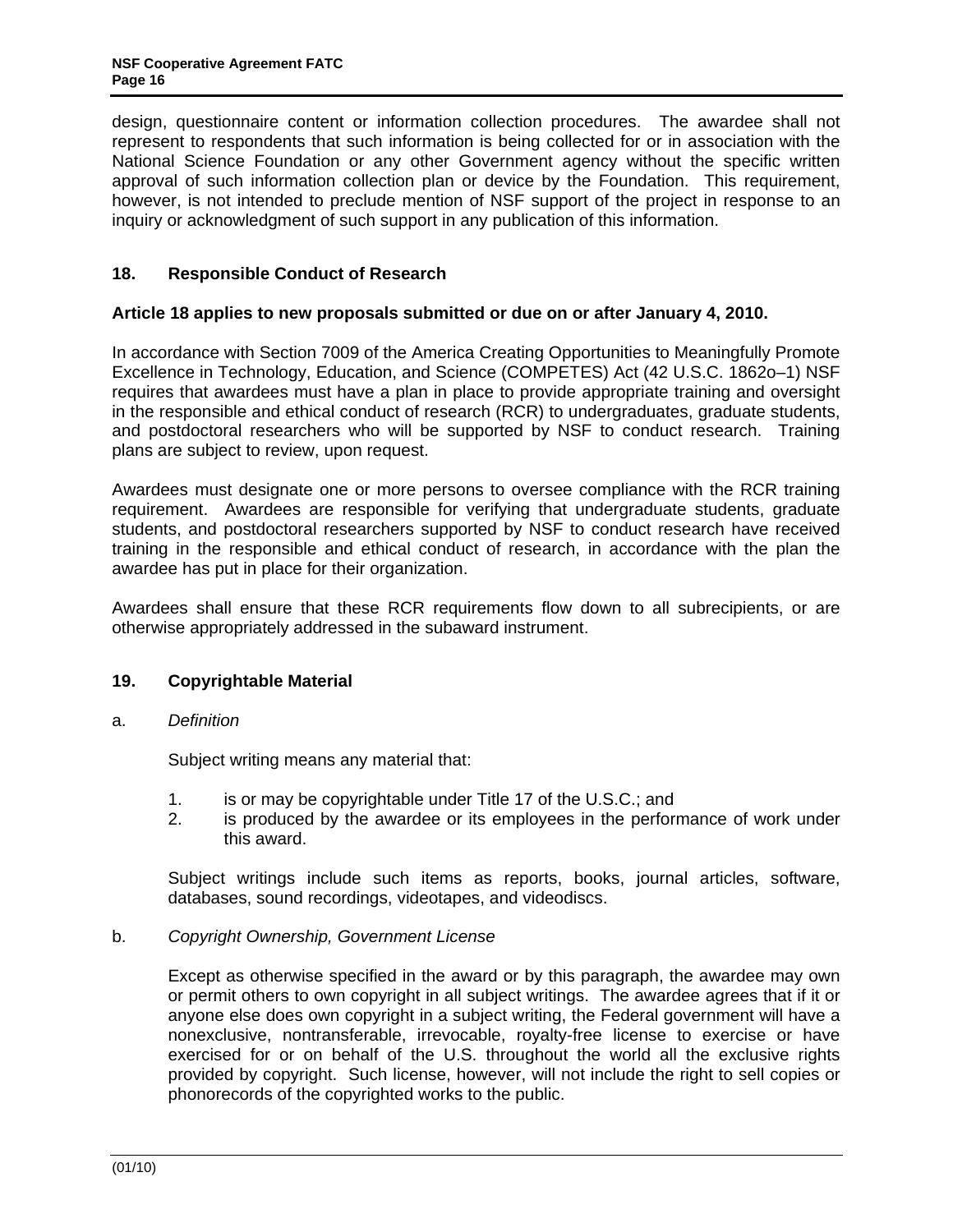## <span id="page-16-0"></span>c. *Awards Affected by International Agreements*

 If the award indicates it is subject to an identified international agreement or treaty, NSF can direct the awardee to convey to any foreign participant or otherwise dispose of such rights to subject writings as are required to comply with that agreement or treaty.

## d. *Awardee Action to Protect Government Interests*

 The awardee agrees to acquire, through written agreement or an employment relationship, the ability to comply with the requirements of the preceding paragraphs and, in particular, to acquire the ability to convey rights in a subject writing to a foreign participant if directed by NSF under the previous paragraph. The awardee further agrees that any transfer of copyright or any other rights to a subject writing, by it or anyone whom it has allowed to own such rights, will be made subject to the requirements of this article.

### **20. Program Income**

### a. *Definition*

 Program income means gross income earned by the awardee that is directly generated by a supported activity or earned as a result of the award. Program income includes, but is not limited to, income from fees for services performed, the use or rental of real or personal property acquired under the award, the sale of commodities or items fabricated under the award, license fees and royalties on patents and copyrights, and interest on loans made with award funds. Interest earned on advances of Federal funds is not program income. Program income does not include the receipt of principal on loans, rebates, credits, discounts, etc., or interest earned on any of them.

### b. *Standard Treatment*

 Unless otherwise specified in the award, program income (except as noted in (1) below) received or accrued to the awardee during the period of this award shall be retained and added to the funds committed to the project by NSF and used to further project objectives. Also, unless otherwise specified, the awardee shall have no obligation to NSF with respect to: (1) license fees and royalties for copyrighted material, patents, patent applications, trademarks, and inventions received or accrued at any time; or (2) program income received beyond the period of this award.

### c. *Records Retention*

 The awardee is required to retain appropriate financial and other records relating to project income earned during the award period and for three years beyond the end of the award period.

## **21. Publications**

### a. *Acknowledgment of Support*

The awardee is responsible for assuring that an acknowledgment of NSF support: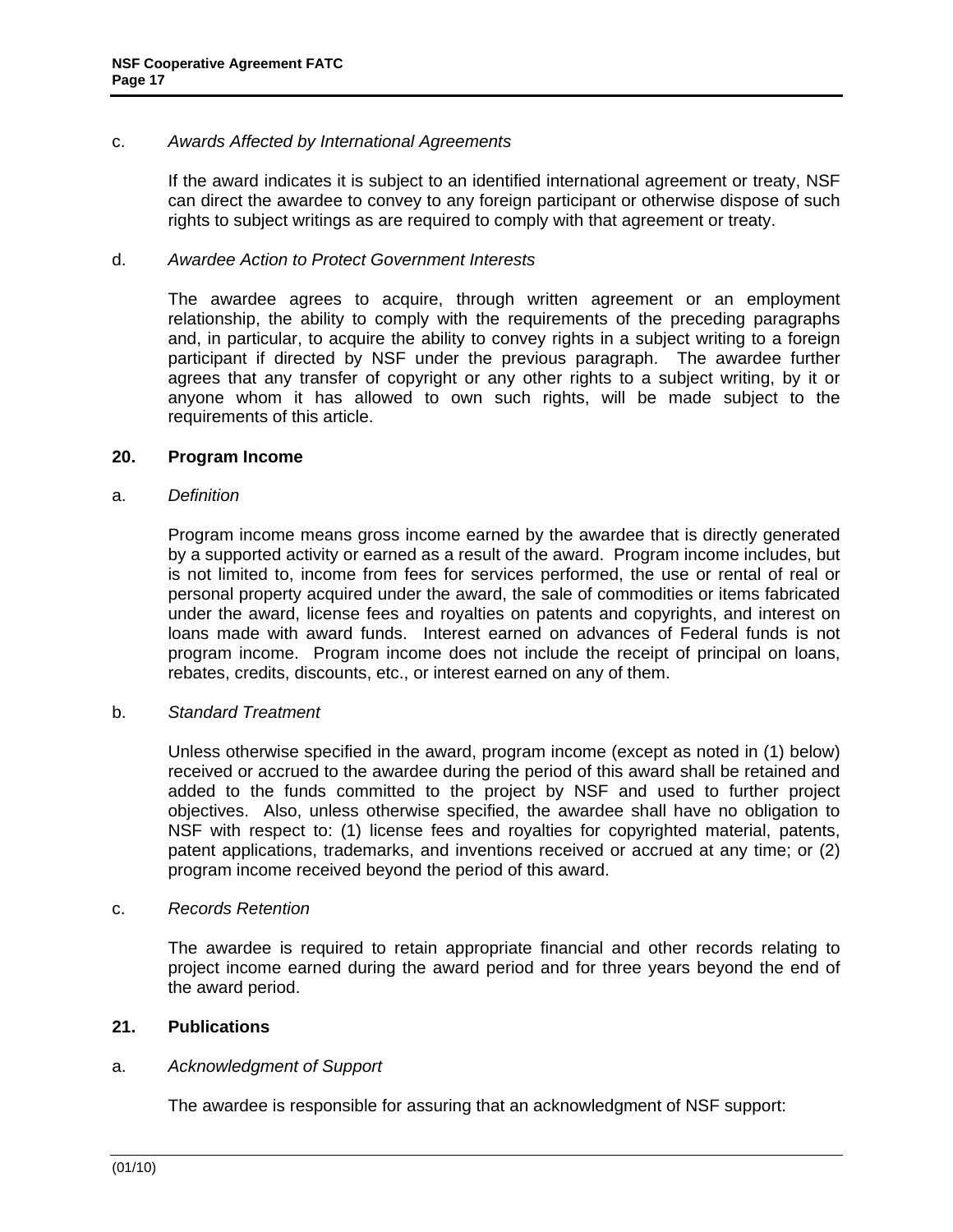<span id="page-17-0"></span>1. is made in any publication (including World Wide Web sites) of any material based on or developed under this project, in the following terms:

> "This material is based upon work supported by the National Science Foundation under Grant No. (NSF grant number)."

2. is orally acknowledged during all news media interviews, including popular media such as radio, television and news magazines.

#### b. *News Releases*

 The awardee is strongly encouraged to consult with and notify the NSF Program Officer or his/her designee prior to issuing news releases concerning NSF-supported activities.

#### c. *Disclaimer*

 The awardee is responsible for assuring that every publication of material (including World Wide Web pages) based on or developed under this award, except scientific articles or papers appearing in scientific, technical or professional journals, contains the following disclaimer:

"Any opinions, findings, and conclusions or recommendations expressed in this material are those of the author(s) and do not necessarily reflect the views of the National Science Foundation."

### d. *Copies for NSF*

 The awardee is responsible for assuring that the cognizant NSF Program Officer is provided access to, either electronically or in paper form, a copy of every publication of material based on or developed under this award, clearly labeled with the award number and other appropriate identifying information, promptly after publication.

### e. *Metric System*

 All reports and publications resulting from this NSF award are encouraged to use the metric system of weights and measures.

## **22. Patent Rights**

Unless otherwise provided in the award, if this award is for experimental, developmental, or research work, the following clause (implementing the Bayh-Dole Act, [35 U.S.C. § 200 et seq.]) shall apply. The awardee shall include this clause in all subawards for experimental, developmental, or research activities.

### a. *Definitions*

1. INVENTION means any invention or discovery which is or may be patentable or otherwise protectable under Title 35 of the USC, to any novel variety of plant which is or may be protected under the Plant Variety Protection Act (7 U.S.C. § 2321 et seq.).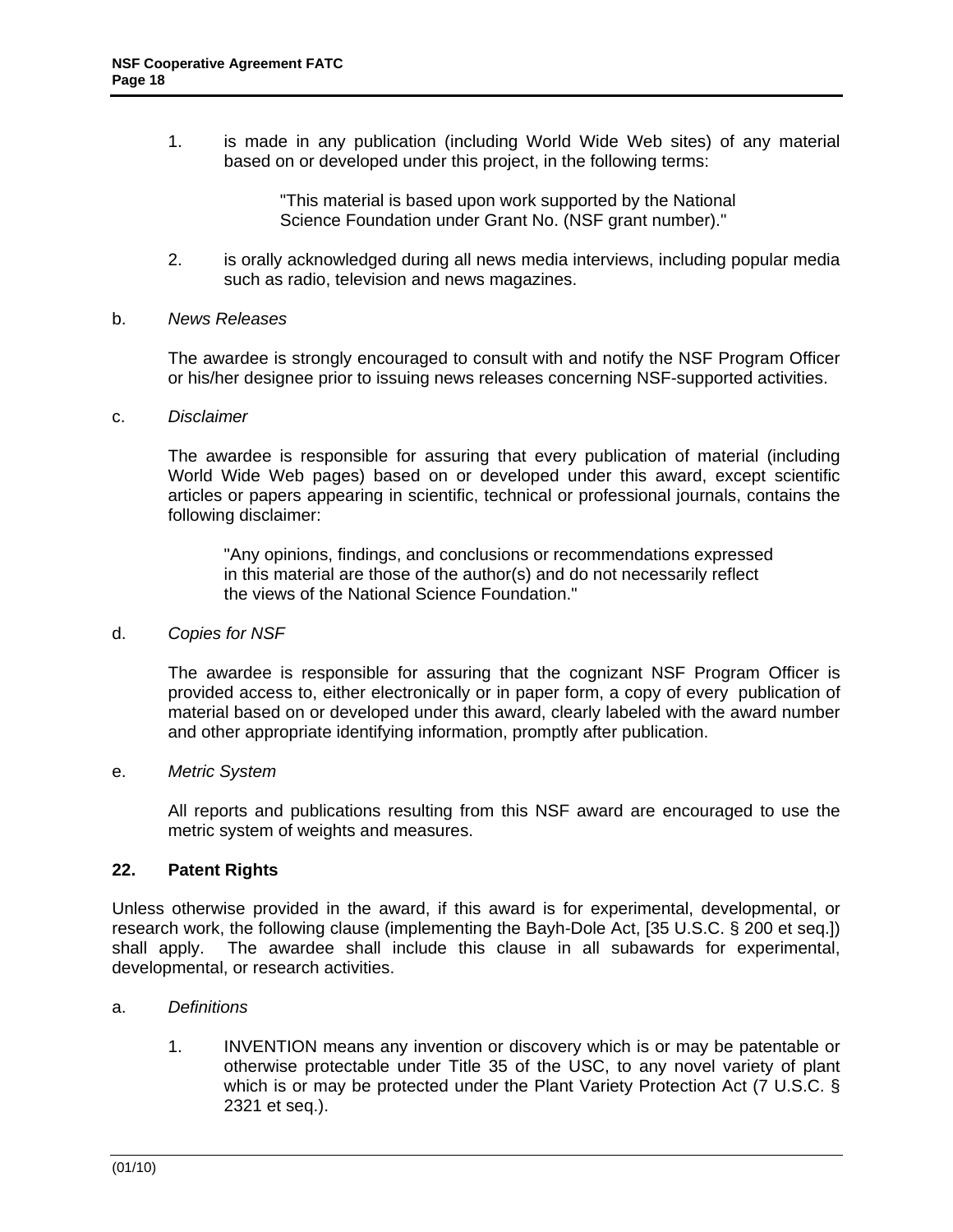- <span id="page-18-0"></span>2. SUBJECT INVENTION means any invention of the awardee conceived or first actually reduced to practice in the performance of work under this award, provided that in the case of a variety of plant, the date of determination (as defined in section 41(d)) must also occur during the period of performance.
- 3. PRACTICAL APPLICATION means to manufacture in the case of a composition or product, to practice in the case of a process or method, or to operate in the case of a machine or system; and, in each case, under such conditions as to establish that the invention is being utilized and that its benefits are to the extent permitted by law or Government regulations available to the public on reasonable terms.
- 4. MADE when used in relation to any invention means the conception or first actual reduction to practice of such invention.
- 5. NON-PROFIT ORGANIZATION means a domestic university or other institution of higher education or an organization of the type described in Section 501(c)(3) of the Internal Revenue Code of 1954 (26 U.S.C.  $\S$  501(c)) and exempt from taxation under Section 501(a) of the Internal Revenue Code (26 U.S.C. § 501(a)) or any domestic non-profit scientific or educational organization qualified under a State non-profit organization statute.

## b. *Allocation of Principal Rights*

 The awardee may retain the entire right, title, and interest throughout the world to each subject invention subject to the provisions of this Patent Rights clause and 35 U.S.C. Part 203. With respect to any subject invention in which the awardee retains title, the Federal Government shall have a non-exclusive, nontransferable, irrevocable, paid-up license to practice or have practiced for or on behalf of the U.S. the subject invention throughout the world. If the award indicates it is subject to an identified international agreement or treaty, the National Science Foundation (NSF) also has the right to direct the awardee to convey to any foreign participant such patent rights to subject inventions as are required to comply with that agreement or treaty.

### c. *Invention Disclosure, Election of Title and Filing of Patent Applications by Awardee*

1. The awardee will disclose each subject invention to NSF within two months after the inventor discloses it in writing to awardee personnel responsible for the administration of patent matters. The disclosure to NSF shall be in the form of a written report and shall identify the award under which the invention was made and the inventor(s). It shall be sufficiently complete in technical detail to convey a clear understanding of the nature, purpose, operation, and, to the extent known, the physical, chemical, biological or electrical characteristics of the invention. The disclosure shall also identify any publication, on sale or public use of the invention and whether a manuscript describing the invention has been submitted for publication and, if so, whether it has been accepted for publication at the time of disclosure. In addition, after disclosure to NSF, the awardee will promptly notify NSF of the acceptance of any manuscript describing the invention for publication or of any on sale or public use planned by the awardee.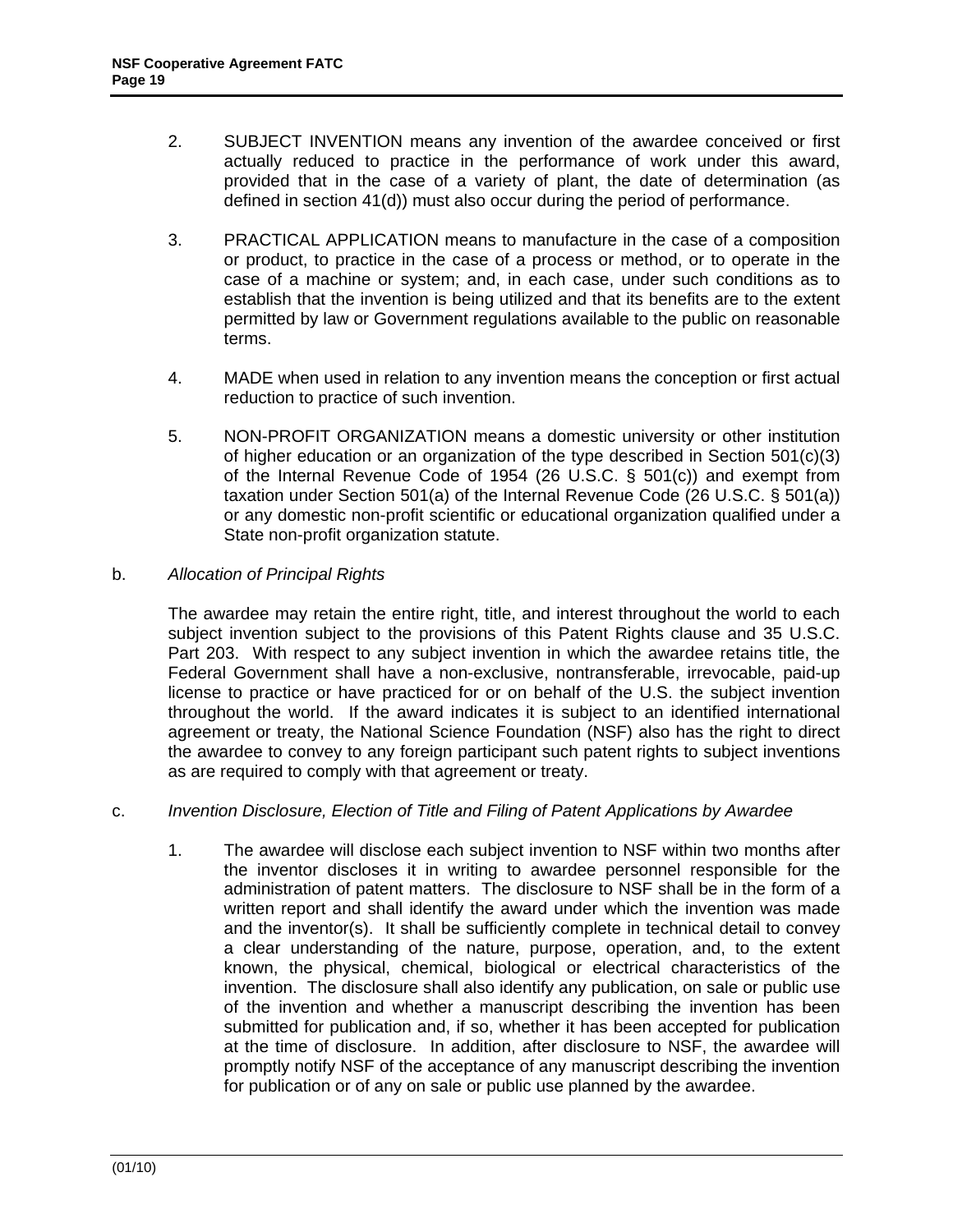- <span id="page-19-0"></span>2. The awardee will elect in writing whether or not to retain title to any such invention by notifying NSF within two years of disclosure to NSF. However, in any case where publication, on sale, or public use has initiated the one-year statutory period wherein valid patent protection can still be obtained in the U.S., the period for election of title may be shortened by NSF to a date that is no more than 60 days prior to the end of the statutory period.
- 3. The awardee will file its initial patent application on an invention to which it elects to retain title within one year after election of title or, if earlier, prior to the end of any statutory period wherein valid patent protection can be obtained in the U.S. after a publication, on sale, or public use. The awardee will file patent applications in additional countries or international patent offices within either ten months of the corresponding initial patent application, or six months from the date when permission is awarded by the Commissioner of Patents and Trademarks to file foreign patent applications when such filing has been prohibited by a Secrecy Order.
- 4. Requests for extension of the time for disclosure to NSF, election, and filing under subparagraphs 1., 2., and 3. may, at the discretion of NSF, be awarded.
- d. *Conditions When the Government May Obtain Title*

The awardee will convey to NSF, upon written request, title to any subject invention:

- 1. if the awardee fails to disclose or elect the subject invention within the times specified in paragraph c. above, or elects not to retain title; provided that NSF may only request title within 60 days after learning of the failure of the awardee to disclose or elect within the specified times;
- 2. in those countries in which the awardee fails to file patent applications within the times specified in paragraph c. above, but prior to its receipt of the written request of NSF, the awardee shall continue to retain title in that country; or
- 3. in any country in which the awardee decides not to continue the prosecution of any application for, to pay the maintenance fees on, or defend in a reexamination or opposition proceeding on, a patent on a subject invention.
- e. *Minimum Rights to Awardee*
	- 1. The awardee will retain a non-exclusive royalty-free license throughout the world in each subject invention to which the Government obtains title, except if the awardee fails to disclose the subject invention within the times specified in paragraph c. above. The awardee's license extends to its domestic subsidiaries and affiliates, if any, within the corporate structure of which the awardee is a party and includes the right to award sublicenses of the same scope to the extent the awardee was legally obligated to do so at the time the award was made. The license is transferable only with the approval of NSF except when transferred to the successor of that part of the awardee's business to which the invention pertains.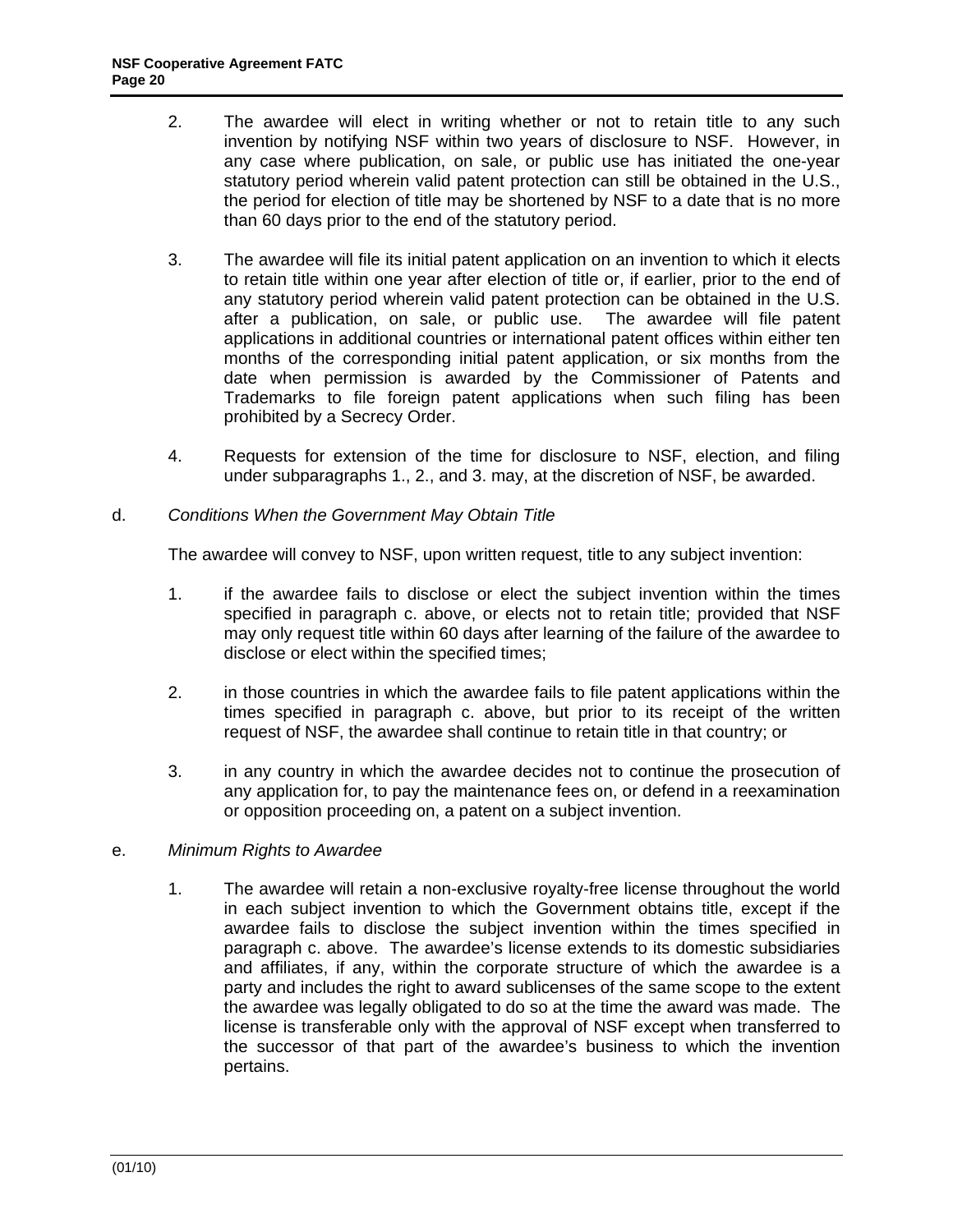- <span id="page-20-0"></span>2. The awardee's domestic license may be revoked or modified by NSF to the extent necessary to achieve expeditious practical application of the subject invention pursuant to an application for an exclusive license submitted in accordance with applicable provisions at 37 CFR Part 404. This license will not be revoked in that field of use or the geographical areas in which the awardee has achieved practical application and continues to make the benefits of the invention reasonably accessible to the public. The license in any foreign country may be revoked or modified at discretion of NSF to the extent the awardee, its licensees, or its domestic subsidiaries or affiliates have failed to achieve practical application in that foreign country.
- 3. Before revocation or modification of the license, NSF will furnish the awardee a written notice of its intention to revoke or modify the license, and the awardee will be allowed thirty days (or such other time as may be authorized by NSF for good cause shown by the awardee) after the notice to show cause why the license should not be revoked or modified. The awardee has the right to appeal, in accordance with applicable regulations in 37 CFR Part 404 concerning the licensing of Government-owned inventions, any decision concerning the revocation or modification of its license.
- f. *Awardee Action to Protect Government's Interest*
	- 1. The awardee agrees to execute or to have executed and promptly deliver to NSF all instruments necessary to: (i) establish or confirm the rights the Government has throughout the world in those subject inventions for which the awardee retains title; and (ii) convey title to NSF when requested under paragraph d. above, and to enable the Government to obtain patent protection throughout the world in that subject invention.
	- 2. The awardee agrees to require, by written agreement, its employees, other than clerical and non-technical employees, to disclose promptly in writing to personnel identified as responsible for the administration of patent matters and in a format suggested by the awardee each subject invention made under this award in order that the awardee can comply with the disclosure provisions of paragraph c. above, and to execute all papers necessary to file patent applications on subject inventions and to establish the Government's rights in the subject inventions. The disclosure format should require, as a minimum, the information requested by paragraph c.1. above. The awardee shall instruct such employees through the employee agreements or other suitable educational programs on the importance of reporting inventions in sufficient time to permit the filing of patent applications prior to U.S. or foreign statutory bars.
	- 3. The awardee will notify NSF of any decision not to continue prosecution of a patent application, pay maintenance fees, or defend in a reexamination or opposition proceeding on a patent, in any country, not less than 30 days before the expiration of the response period required by the relevant patent office.
	- 4. The awardee agrees to include, within the specification of any U.S. patent application and any patent issuing thereon covering a subject invention, the following statement: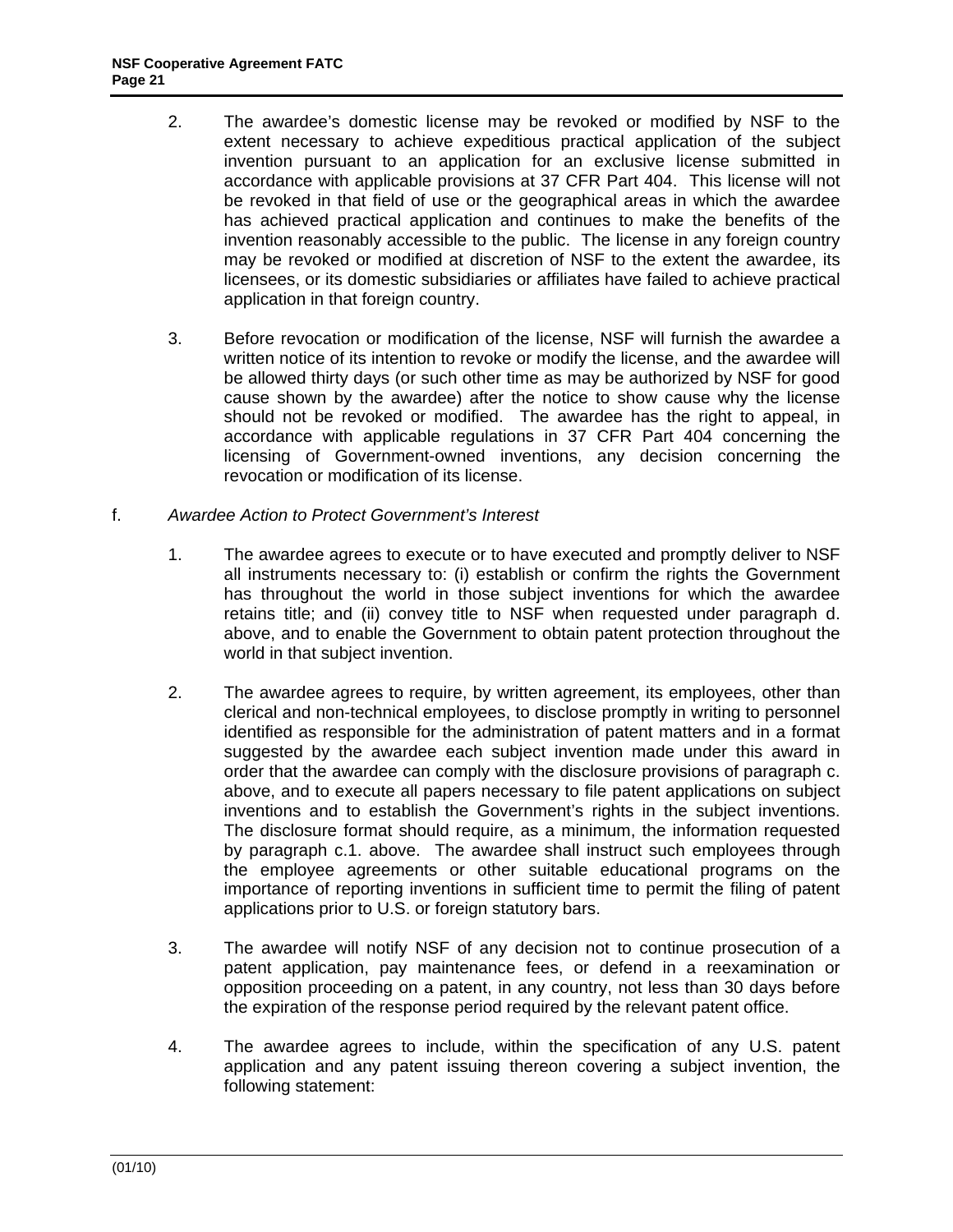"This invention was made with Government support under (identify the award) awarded by the National Science Foundation. The Government has certain rights in this invention."

<span id="page-21-0"></span>5. The awardee or its representative will complete, execute and forward to NSF a confirmation of a License to the U.S. Government and the page of a United States patent application that contains the Federal support clause within two months of filing any domestic or foreign patent application.

### g. *Subcontracts*

- 1. The awardee will include this Patent Rights clause, suitably modified to identify the parties, in all subcontracts, regardless of tier, for experimental, developmental or research work. The subcontractor will retain all rights provided for the awardee in this Patent Rights clause, and the awardee will not, as part of the consideration for awarding the subcontract, obtain rights in the subcontractors' subject inventions.
- 2. In the case of subcontracts, at any tier, when the prime award by NSF was a contract (but not a cooperative agreement), NSF, subcontractor, and contractor agree that the mutual obligations of the parties created by this Patent Rights clause constitute a contract between the subcontractor and the Foundation with respect to those matters covered by this Patent Rights clause.

### h. *Reporting on Utilization of Subject Inventions*

 The awardee agrees to submit on request periodic reports no more frequently than annually on the utilization of a subject invention or on efforts at obtaining such utilization that are being made by the awardee or its licensees or assignees. Such reports shall include information regarding the status of development, date of first commercial sale or use, gross royalties received by the awardee and such other data and information as NSF may reasonably specify. The awardee also agrees to provide additional reports in connection with any march-in proceeding undertaken by NSF in accordance with paragraph j. of this Patent Rights clause. As required by 35 U.S.C. § 202(c)(5), NSF agrees it will not disclose such information to persons outside the Government without the permission of the awardee.

### i. *Preference for United States Industry*

 Notwithstanding any other provision of this Patent Rights clause, the awardee agrees that neither it nor any assignee will grant to any person the exclusive right to use or sell any subject invention in the U.S. unless such person agrees that any products embodying the subject invention or produced through the use of the subject invention will be manufactured substantially in the U.S. However, in individual cases, the requirement for such an agreement may be waived by NSF upon a showing by the awardee or its assignee that reasonable but unsuccessful efforts have been made to award licenses on similar terms to potential licensees that would be likely to manufacture substantially in the U.S. or that under the circumstances domestic manufacture is not commercially feasible.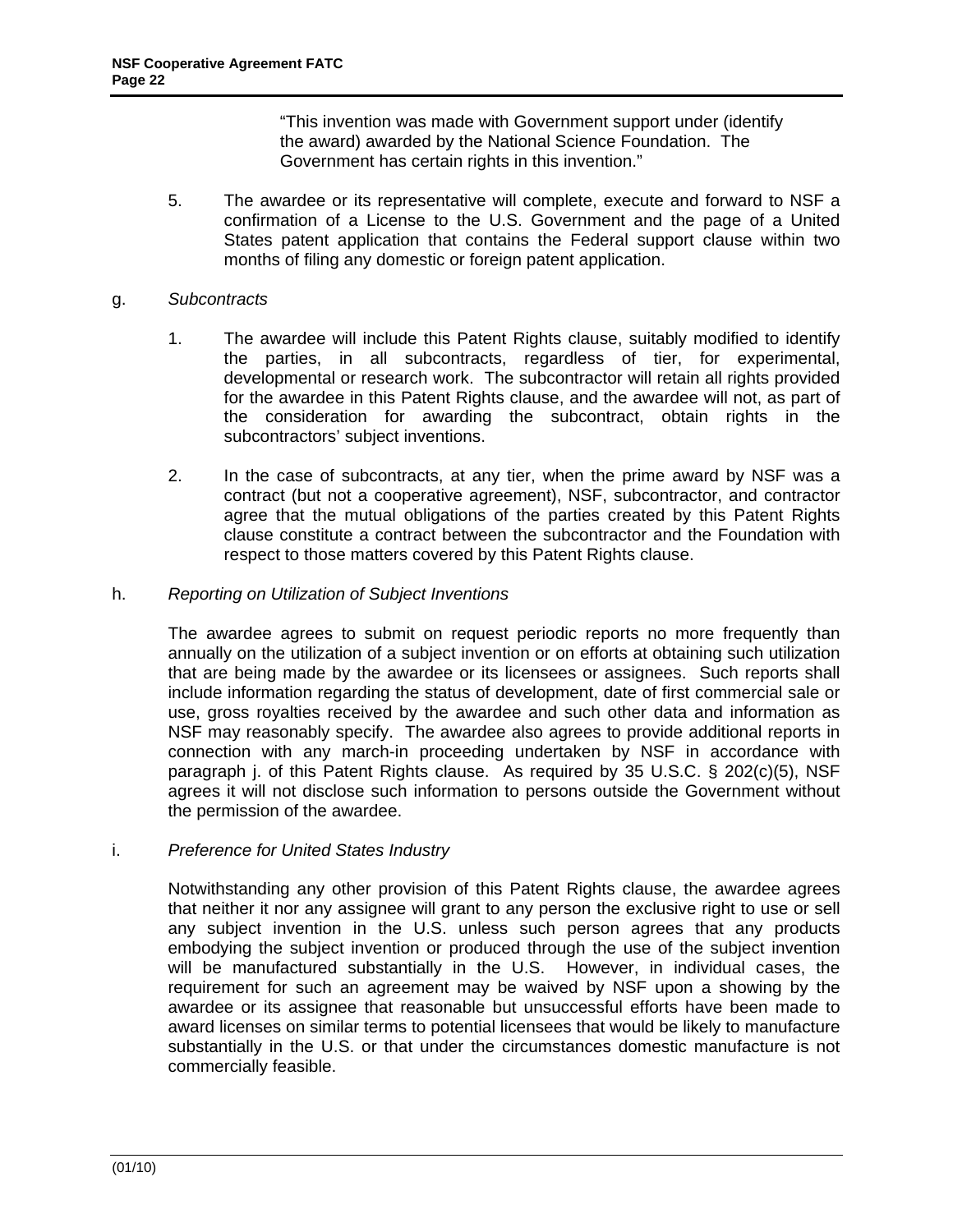### <span id="page-22-0"></span>j. *March-in Rights*

 The awardee agrees that with respect to any subject invention in which it has acquired title, NSF has the right in accordance with procedures at 37 CFR § 401.6 and NSF regulations at 45 CFR § 650.13 to require the awardee, an assignee or exclusive licensee of a subject invention to grant a non-exclusive, partially exclusive, or exclusive license in any field of use to a responsible applicant or applicants, upon terms that are reasonable under the circumstances and if the awardee, assignee, or exclusive licensee refuses such a request, NSF has the right to grant such a license itself if NSF determines that:

- 1. such action is necessary because the awardee or assignee has not taken or is not expected to take within a reasonable time, effective steps to achieve practical application of the subject invention in such field of use;
- 2. such action is necessary to alleviate health or safety needs which are not reasonably satisfied by the awardee, assignee, or their licensees;
- 3. such action is necessary to meet requirements for public use specified by Federal regulations and such requirements are not reasonably satisfied by the awardee, assignee, or licensee; or
- 4. such action is necessary because the agreement required by paragraph i. of this Patent Rights clause has not been obtained or waived or because a licensee of the exclusive right to use or sell any subject invention in the U.S. is in breach of such agreement.

### k. *Special Provisions for Awards with Non-profit Organizations*

If the awardee is a nonprofit organization, it agrees that:

- 1. rights to a subject invention in the U.S. may not be assigned without the approval of NSF, except where such assignment is made to an organization which has as one of its primary functions the management of inventions, provided that such assignee will be subject to the same provisions as the awardee;
- 2. the awardee will share royalties collected on a subject invention with the inventor, including Federal employee co-inventors (when NSF deems it appropriate) when the subject invention is assigned in accordance with 35 U.S.C. § 202(e) and 37 CFR § 401.10;
- 3. the balance of any royalties or income earned by the awardee with respect to subject inventions, after payment of expenses (including payments to inventors) incidental to the administration of subject inventions, will be utilized for the support of scientific or engineering research or education; and
- 4. it will make efforts that are reasonable under the circumstances to attract licensees of subject inventions that are small business firms and that it will give preference to a small business firm if the awardee determines that the small business firm has a plan or proposal for marketing the invention which, if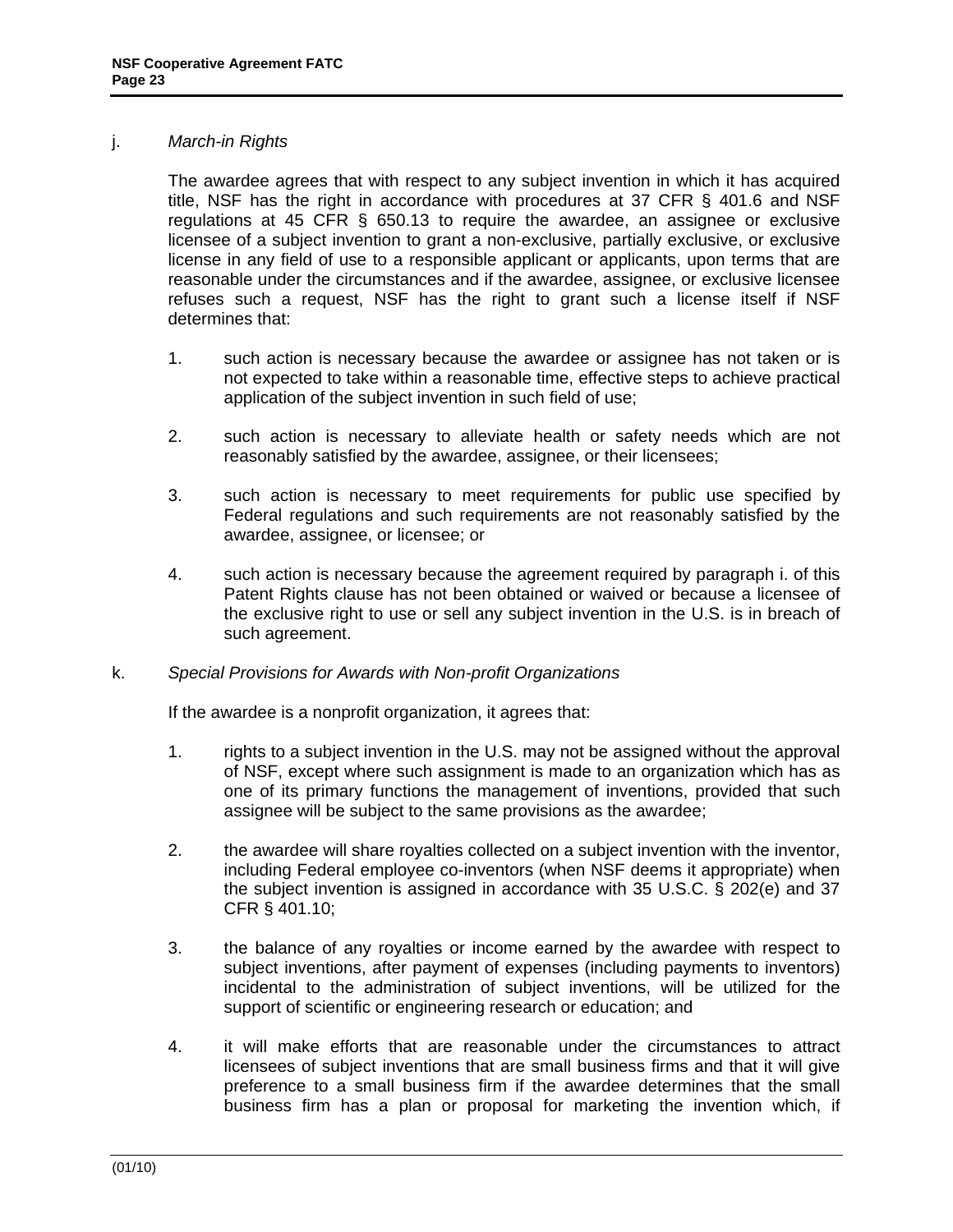<span id="page-23-0"></span>executed, is equally likely to bring the invention to practical application as any plans or proposals from applicants that are not small business firms; provided that the awardee is also satisfied that the small business firm has the capability and resources to carry out its plan or proposal. The decision whether to give a preference in any specific case will be at the discretion of the awardee. However, the awardee agrees that the Secretary of Commerce may review the awardee's licensing program and decisions regarding small business applicants, and the awardee will negotiate changes to its licensing policies, procedures or practices with the Secretary when the Secretary's review discloses that the awardee could take reasonable steps to implement more effectively the requirements of this paragraph k.4.

## l. *Communications*

 All communications required by this Patents Rights clause must be submitted through the iEdison Invention Information Management System maintained by the National Institutes of Health unless prior permission for another form of submission is obtained from the Patent Assistant at patents@nsf.gov or at Office of the General Counsel, National Science Foundation, 4201 Wilson Boulevard, Arlington, VA 22230.

## **23. Cost Sharing and Cost Sharing Records**

- a. *General*
	- 1. The awardee must cost share in accordance with any amount specified on Line M of the award budget. Cost sharing participation in other projects may not be counted towards meeting the specific cost sharing requirements of the award, and must come from nonfederal sources.
	- 2. Should the awardee become aware that it may be unable to provide the cost sharing of at least the amount identified on Line M of the NSF award budget, it must: a) immediately provide written notification to the Grants Officer of the situation; and b) indicate steps it plans to take to secure replacement cost sharing; or c) indicate the plans it has to either continue or phase out the project in the absence of the approved level of cost sharing.
	- 3. Should NSF agree to the organization's proposed plans, the NSF Grants Officer will modify the award accordingly, including, if appropriate, reducing the amount of NSF support. Should the organization's plans be unacceptable to NSF, the award may be subject to termination. NSF modifications to proposed cost sharing revisions are made on a case-by-case basis.
	- 4. Failure by the organization to notify NSF, in accordance with paragraph 2. above, may result in the disallowance of some or all of the costs charged to the award; the subsequent recovery by NSF of some or all of the NSF funds provided under the award; possible termination of the award; and may constitute a violation of the terms of the award so serious as to provide grounds for subsequent suspension or debarment.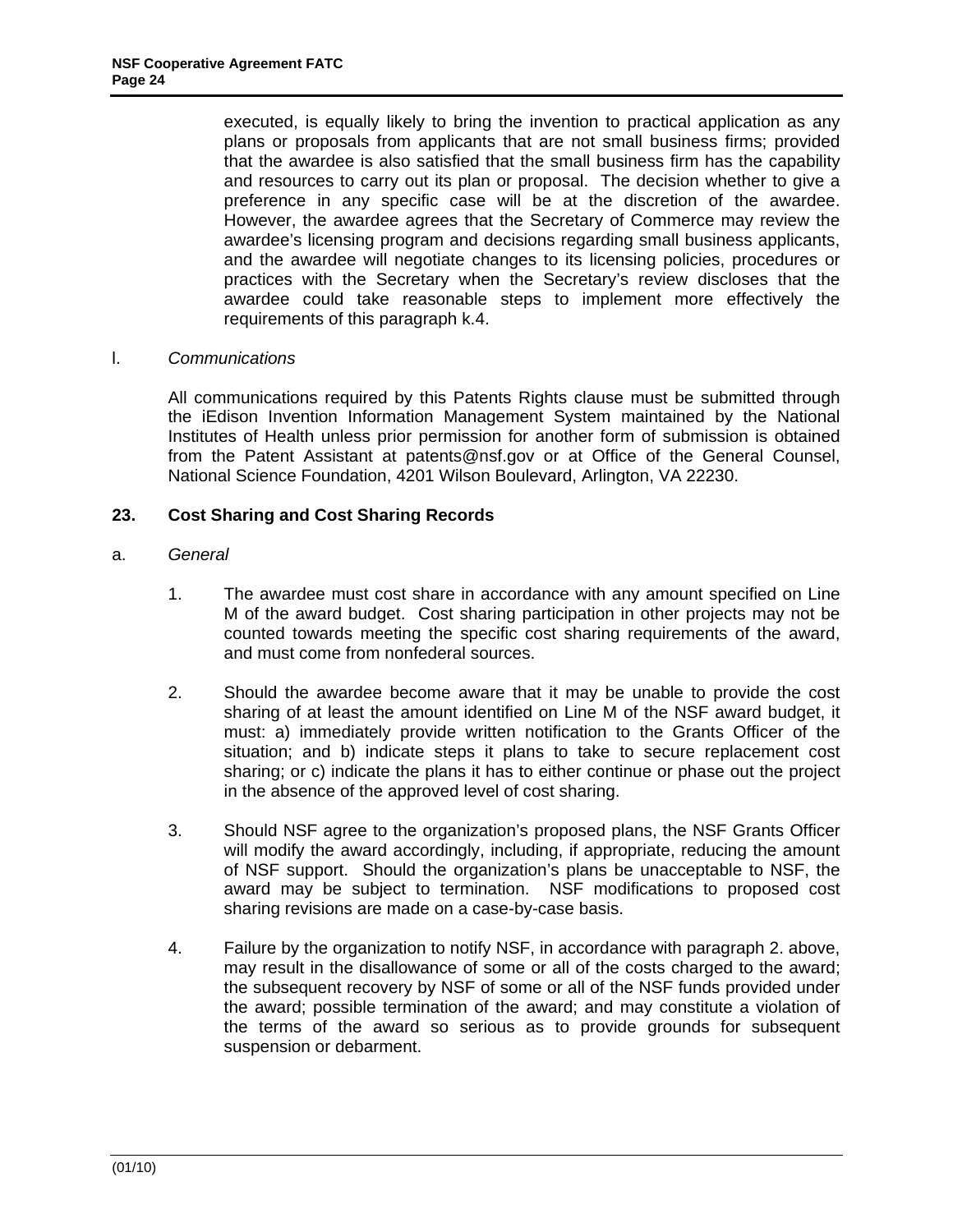#### <span id="page-24-0"></span>b. *Cost Sharing Records*

 The awardee must maintain records of all project costs that are claimed by the awardee as cost sharing as well as records of costs to be paid by the Government. Such records are subject to audit. Acceptable forms of cost sharing contributions are those that meet the criteria identified in 2 CFR § 215.23. Unless otherwise specified in the award, approval is given to include unrecovered indirect costs (also known as facilities and administrative costs for colleges and universities) as part of cost sharing or matching contributions. If the awardee's cost participation includes in-kind contributions, the basis for determining the valuation for volunteer services and donated property must be documented.

### c. *Cost Sharing Reports*

 Unless otherwise required by the award or requested by NSF, the actual cost participation by the awardee, while subject to documentation and audit, need not be reported to NSF. In cases, however, where the cost-sharing amount reflected on Line M of the cumulative award budget is \$500,000 or more, the amount of cost sharing must be documented (on an annual and final basis) and certified by the Authorized Organizational Representative via use of the Notification and Request Module in the NSF FastLane System. Such notifications must be submitted within 90 days:

- 1. prior to the end of the current budget period to meet the annual notification requirement; and
- 2. following the expiration of the award to meet the final notification requirement.

### **24. Audit and Records**

- a. Financial records, supporting documents, statistical records, and other records pertinent to this award shall be retained by the awardee for a period of three years from submission of the final project and expenditure reports specified in Articles 15 and 16.
	- 1. Records that relate to audits, appeals, litigation or the settlement of claims arising out of the performance of the project shall be retained until such audits, appeals, litigation or claims have been disposed of.
	- 2. Records relating to projects subject to special project income provisions shall be retained until three years from the end of the awardee's fiscal year in which the award requirement for reporting income expires.
- b. Unless court action or audit proceedings have been initiated, the awardee may substitute microfilm copies of original records.
- c. The Director of the National Science Foundation and the Comptroller General of the U.S., or any of their duly authorized representatives, shall have access to any pertinent books, documents, papers and records of the awardee organization and of the performing organization, if different, to make audits, examinations, excerpts and transcripts. Further, any negotiated contract in excess of the simplified acquisition threshold (currently \$100,000) made by the awardee shall include a provision to the effect that the awardee, the Director of the National Science Foundation, the Comptroller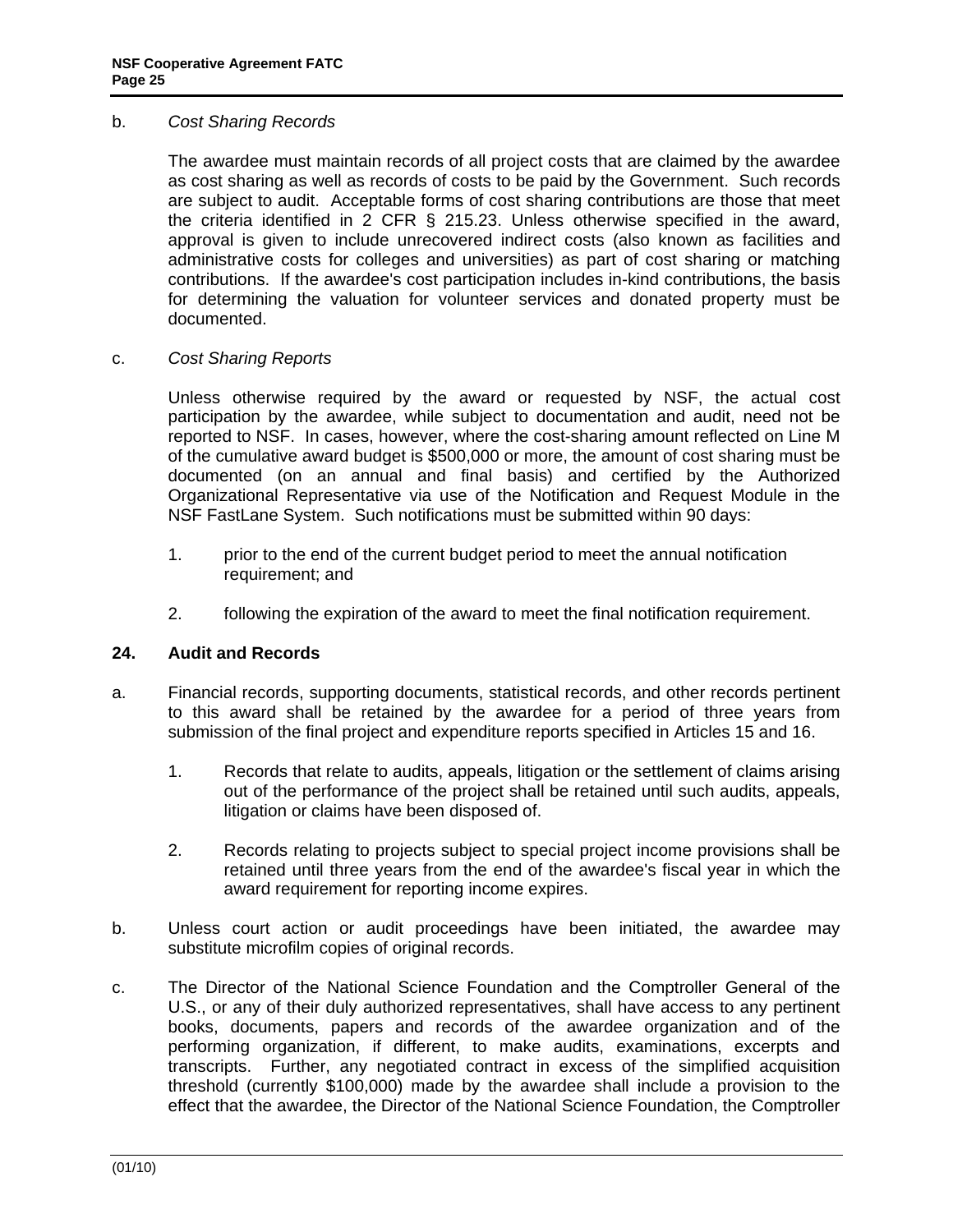<span id="page-25-0"></span>General of the U.S., or any of their duly authorized representatives, shall have access to pertinent records for similar purposes.

- d. In order to avoid duplicate record keeping, NSF may make special arrangements with the awardee to retain any records that are needed for joint use. NSF may request transfer to its custody of records not needed by the awardee when it determines that the records possess long-term retention value. When the records are transferred to, or maintained by NSF, the three-year retention requirement is not applicable to the awardee. In the rare event that this provision is exercised, NSF will negotiate a mutually agreeable arrangement with the awardee regarding reimbursement of costs.
- e. Awardees that are States, Local Governments or Non-Profit Organizations, shall arrange for the conduct of audits as required by OMB Circular A-133 "*Audits of States, Local Governments, and Non-Profit Organizations*" (including colleges and universities.) They shall provide copies of the reports of these audits to the cognizant Federal audit agency. Any Federal Audit of this project deemed necessary by NSF shall build upon the results of such audit(s).

## **25. Site Visits**

NSF, through authorized representatives, has the right, at all reasonable times, to make site visits to review project accomplishments and management control systems and to provide such technical assistance as may be required. If any site visit is made by NSF on the premises of the awardee or a contractor under an award, the awardee shall provide and shall require its contractors to provide all reasonable facilities and assistance for the safety and convenience of the Government representatives in the performance of their duties. All site visits and evaluations shall be performed in such a manner that will not unduly delay the work.

### **26. Suspension or Termination**

- a. Any suspension or termination action taken by NSF must be issued by an NSF Grants and Agreements Officer and will be in accordance with this article and [AAG Chapter](http://www.nsf.gov/pubs/policydocs/pappguide/nsf10_1/aag_7.jsp#VIIA)  [VII.A.](http://www.nsf.gov/pubs/policydocs/pappguide/nsf10_1/aag_7.jsp#VIIA)
- b. The award may be suspended or terminated in whole or in part in any of the following situations by:
	- 1. NSF when the awardee has materially failed to comply with the terms and conditions of the award;
	- 2. NSF when the Foundation has other reasonable cause;
	- 3. NSF when ordered by the Deputy Director under NSF's Regulation on Research Misconduct [45 CFR Part 689];
	- 4. NSF and the awardee by mutual agreement (if NSF and the awardee cannot reach an agreement, NSF reserves the right to unilaterally terminate the award); or
	- 5. the awardee on written notice to NSF setting forth the reasons for such action, the effective date, and, in the case of partial termination, the portion to be terminated or suspended (with the understanding that if NSF determines that the unterminated portion will not accomplish the purposes of the award, it may suspend or terminate the entire award).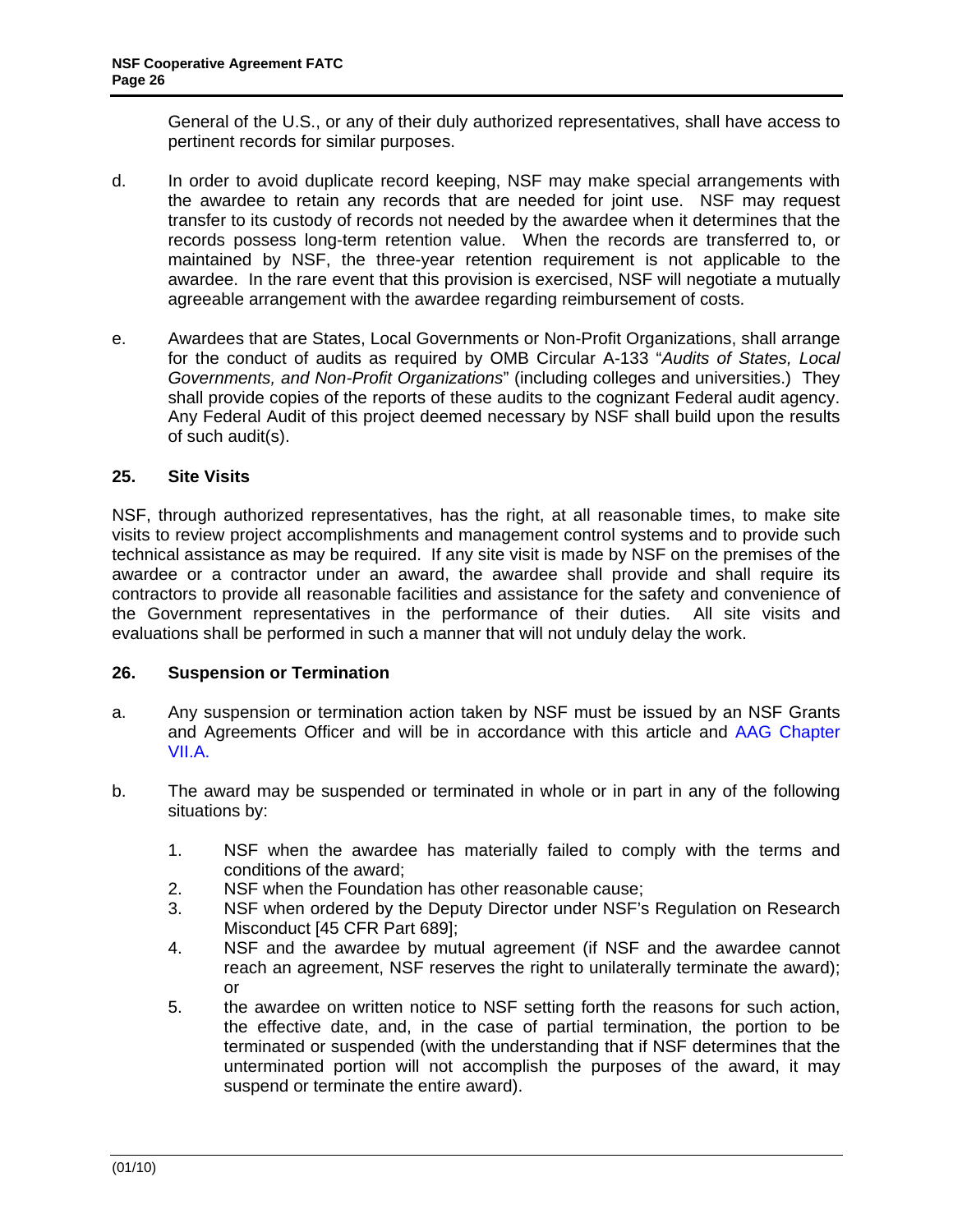- <span id="page-26-0"></span>c. Normally, action by NSF to suspend or terminate an award will be taken only after the awardee has been informed by NSF of any deficiency on its part and given an opportunity to correct it; but NSF may immediately suspend or terminate the award without notice when it believes such action is reasonable to protect the interests of the Government.
- d. No costs incurred during a suspension period or after the effective date of a termination will be allowable, except those costs which, in the opinion of NSF, the awardee could not reasonably avoid or eliminate, or which were otherwise authorized by the suspension or termination notice, provided such costs would otherwise be allowable under the terms of the award and the appropriate Federal cost principles.
- e. Within 30 days of the termination date, the awardee will furnish a summary of progress under the award and an itemized accounting of costs incurred prior to the termination date or pursuant to d, above. Final allowable costs under a termination settlement shall be in accordance with the terms of the award, including this article, and the appropriate Federal cost principles, giving due consideration to the progress under the award. In no event will the total of NSF payments under a terminated award exceed the award amount, or the NSF pro rata share of the total project costs when cost sharing was anticipated, whichever is less.
- f. A notice of termination other than by mutual agreement and/or the final settlement amount may be subject to review pursuant to Article 27.

## **27. Termination Review Procedure**

- a. A request for review of a notice of termination or settlement should be addressed to the Director, Division of Grants and Agreements, National Science Foundation, 4201 Wilson Blvd., Arlington, VA, 22230. It must be postmarked no later than 30 days after the date of the letter notifying the awardee of the termination or settlement.
- b. The request for review must contain a full statement of the awardee's position and the pertinent facts and reasons in support of such position.
- c. Review of a notice of termination or settlement will be conducted in accordance with [AAG Chapter VII.A.4.](http://www.nsf.gov/pubs/policydocs/pappguide/nsf10_1/aag_7.jsp#VIIA4)
- d. Pending resolution of the request for review, the notice of termination shall remain in effect.

### **28. Nondiscrimination**

a. The award is subject to the provisions of Title VI of the Civil Rights Act of 1964 [42 U.S.C. § 2000d], Title IX of the Education Amendments of 1972 [20 USC §§ 1681 *et seq*.], the Rehabilitation Act of 1973 [29 U.S.C. § 794], the Age Discrimination Act of 1975 [42 U.S.C. §§ 6101 et seq], and all regulations and policies issued by NSF pursuant to these statutes. Specifically, in accordance with these statutes, regulations, and policies, no person on the basis of race, color, national origin, sex, disability, or age shall be excluded from participation in, be denied the benefits of, or otherwise be subjected to discrimination under the award.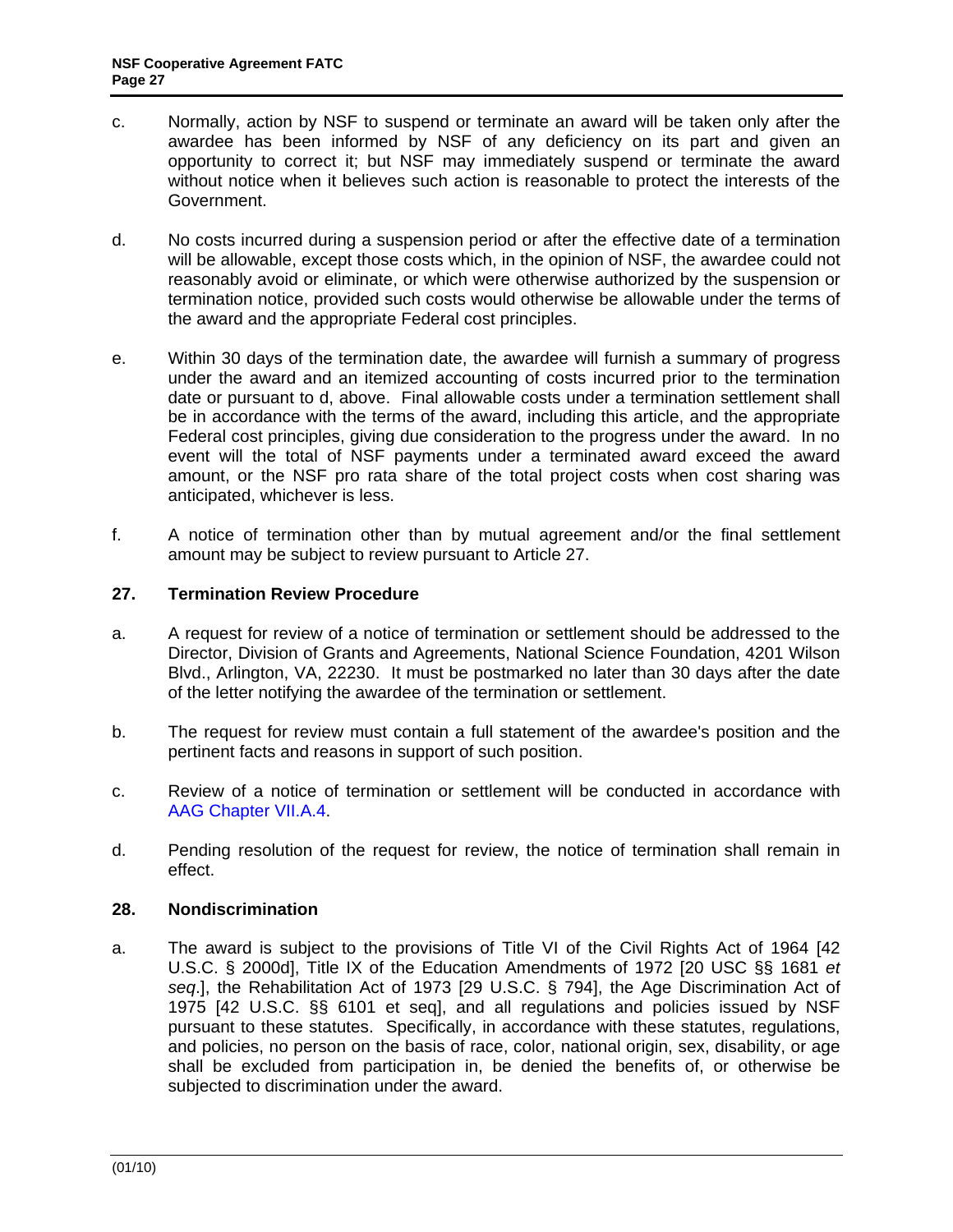<span id="page-27-0"></span>b. By electronically signing a proposal, the Authorized Organizational Representative is providing the requisite Certification of Compliance with National Science Foundation Nondiscrimination Regulations and Policies. This Nondiscrimination Certification sets forth the nondiscrimination obligations with which all awardees must comply.<sup>5</sup> These obligations also apply to subrecipients, subawardees, and subcontractors under the award. The awardee, therefore, shall obtain the NSF Nondiscrimination Certification from each organization that applies to be or serves as a subrecipient, subgrantee or subcontractor under the award (for other than the provision of commercially available supplies, materials, equipment or general support services) prior to entering into the subaward arrangement.

## **29. Reporting Classifiable Information**

NSF awards are intended for unclassified, publicly releasable research. The awardee will not be granted access to classified information. NSF does not expect that the results of the research project will involve classified information.

If, however, in conducting the activities supported under an award, the PI is concerned that any of the research results involve potentially classifiable information that may warrant Government restrictions on the dissemination of the results, the PI should promptly notify the cognizant NSF Program Officer.

### **30. Animal Welfare**

- a. Any awardee performing research on vertebrate animals  $\sinh$  comply with the Animal Welfare Act [7 U.S.C. § 2131 et seq.] and the regulations promulgated thereunder by the Secretary of Agriculture [9 CFR §§ 1.1-4.11] pertaining to the humane care, handling, and treatment of vertebrate animals held or used for research, teaching or other activities supported by Federal awards. The awardee is expected to ensure that the guidelines described in the National Academy of Science (NAS) Publication, "*Guide for the Care and Use of Laboratory Animals*" (1996) are followed and to comply with the *Public Health Service Policy and Government Principles Regarding the Care and Use of Animals* (included as Appendix D to the NAS Guide).
- b. In the event the awardee's multi-project Assurance is cancelled or lapses, the awardee must immediately notify the cognizant Grants and Agreements Officer identified in the award.

NOTE--The awardee may request registration of its facility and a current listing of licensed dealers from the Regional Office of the Animal and Plant Health Inspection Service (APHIS), United States Department of Agriculture, for the region in which its research facility is located. The location of the nearest APHIS Regional Office, as well as information concerning this and other APHIS activities, may be obtained at http://www.aphis.usda.gov/.

 5 The complete text of the Nondiscrimination Certification is available electronically in the *Grant Proposal Guide*, Chapter II, Exhibit II-6 at: http://www.nsf.gov/pubs/policydocs/pappguide/nsf10\_1/gpg\_2.jsp#IIex6.

 $6$  In addition to vertebrate animals covered by the Animal Welfare Act, the requirements specified in this Article also are extended to rats, birds and mice.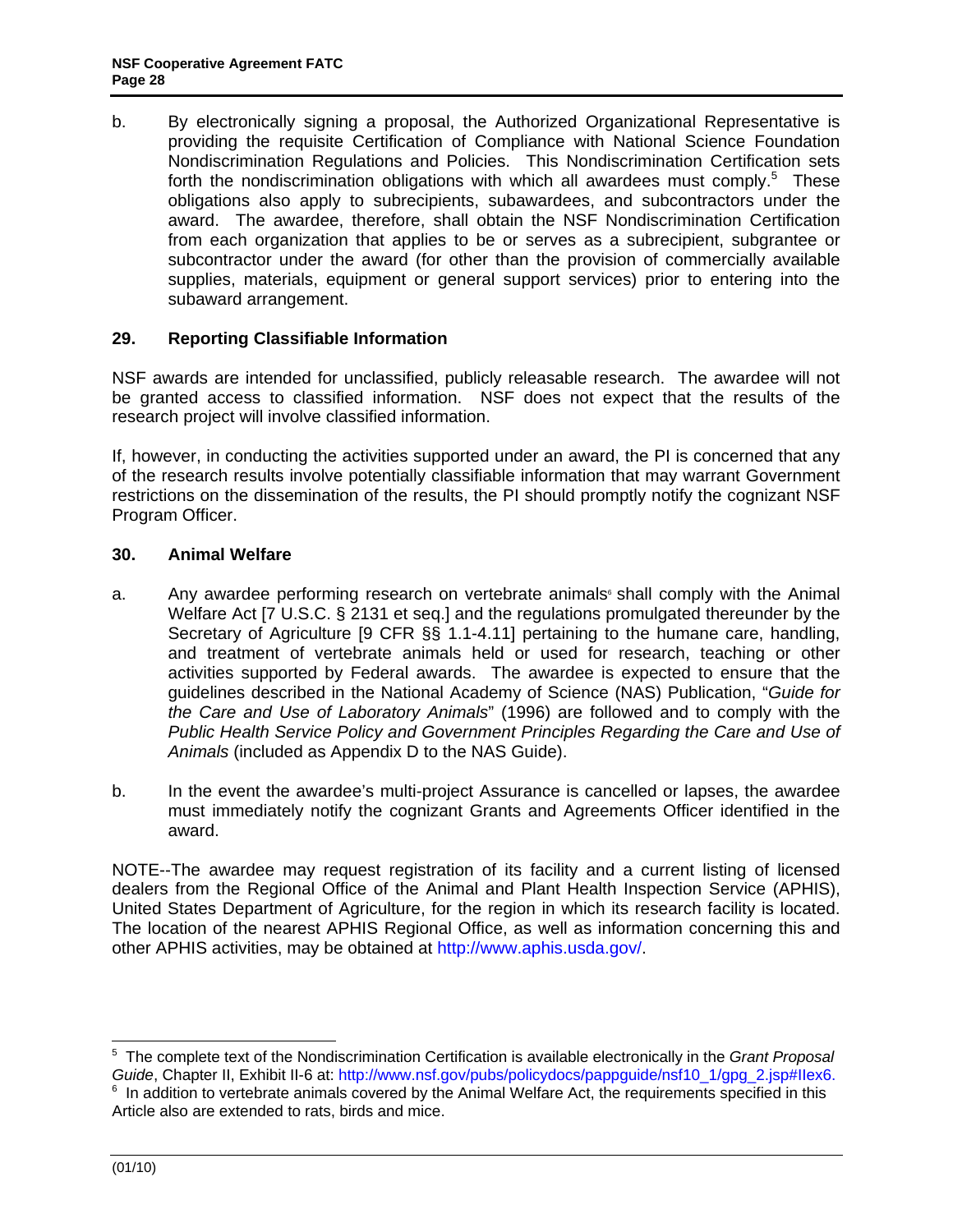## <span id="page-28-0"></span>**31. Research Involving Recombinant DNA Molecules**

If this award supports research involving recombinant DNA molecules, the awardee agrees to comply with the requirements of [AAG Chapter VI.B.2](http://www.nsf.gov/pubs/policydocs/pappguide/nsf10_1/aag_6.jsp#VIB2).

## **32. Clean Air and Water**

(Applicable only if the award exceeds \$100,000, or a facility to be used has been the subject of a conviction under the Clean Air Act [42 U.S.C. § 7413(c)(1)] or the Clean Water Act [33 U.S.C. § 1319(c)] and is listed by the Environmental Protection Agency (EPA), or the award is not otherwise exempt.)

The awardee agrees as follows:

- a. To comply with all the requirements of Section 114 of the Clean Air Act [42 U.S.C. § 7414] and Section 308 of the Clean Water Act [33 U.S.C. § 1318], respectively, relating to inspection, monitoring, entry, reports and information, as well as other requirements specified in Section 114 and Section 308 of the Clean Air Act and the Clean Water Act, respectively, and all regulations and guidelines issued thereunder before the award of the cooperative agreement.
- b. That no portion of the work required by the award will be performed in a facility listed on the Environmental Protection Agency List of Violating Facilities on the date that the award was awarded unless and until EPA eliminates the name of such facility or facilities from such listing.
- c. To use its best efforts to comply with clean air standards and clean water standards at the facility in which the award is being performed.
- d. To insert the substance of the provisions of this article into any nonexempt subcontract.

### **33. Human Research Subjects**

The awardee is responsible for the protection of the rights and welfare of any human subjects involved in research, development and related activities supported by this award. The awardee agrees to comply with the NSF regulation, entitled, "*Protection of Human Subjects* [45 CFR Part 690]."

### **34. Investigator Financial Disclosure Policy**

If the awardee employs more than 50 persons, the awardee shall maintain an appropriate written and enforced policy on conflict of interest consistent with the provisions of [AAG Chapter](http://www.nsf.gov/pubs/policydocs/pappguide/nsf10_1/aag_4.jsp#IVA)  [IV.A.](http://www.nsf.gov/pubs/policydocs/pappguide/nsf10_1/aag_4.jsp#IVA)

## **35. State Sales and Use Taxes**

Awardees are reminded that each set of cost principles cited in Article 12b limits the allowability of taxes to those the organization is required to pay. Awardees must avail themselves of any tax exemptions for which any activities supported by Federal funds may qualify, including any applicable exemptions from state or local sales and use taxes on the purchase of goods and services made with NSF award funds.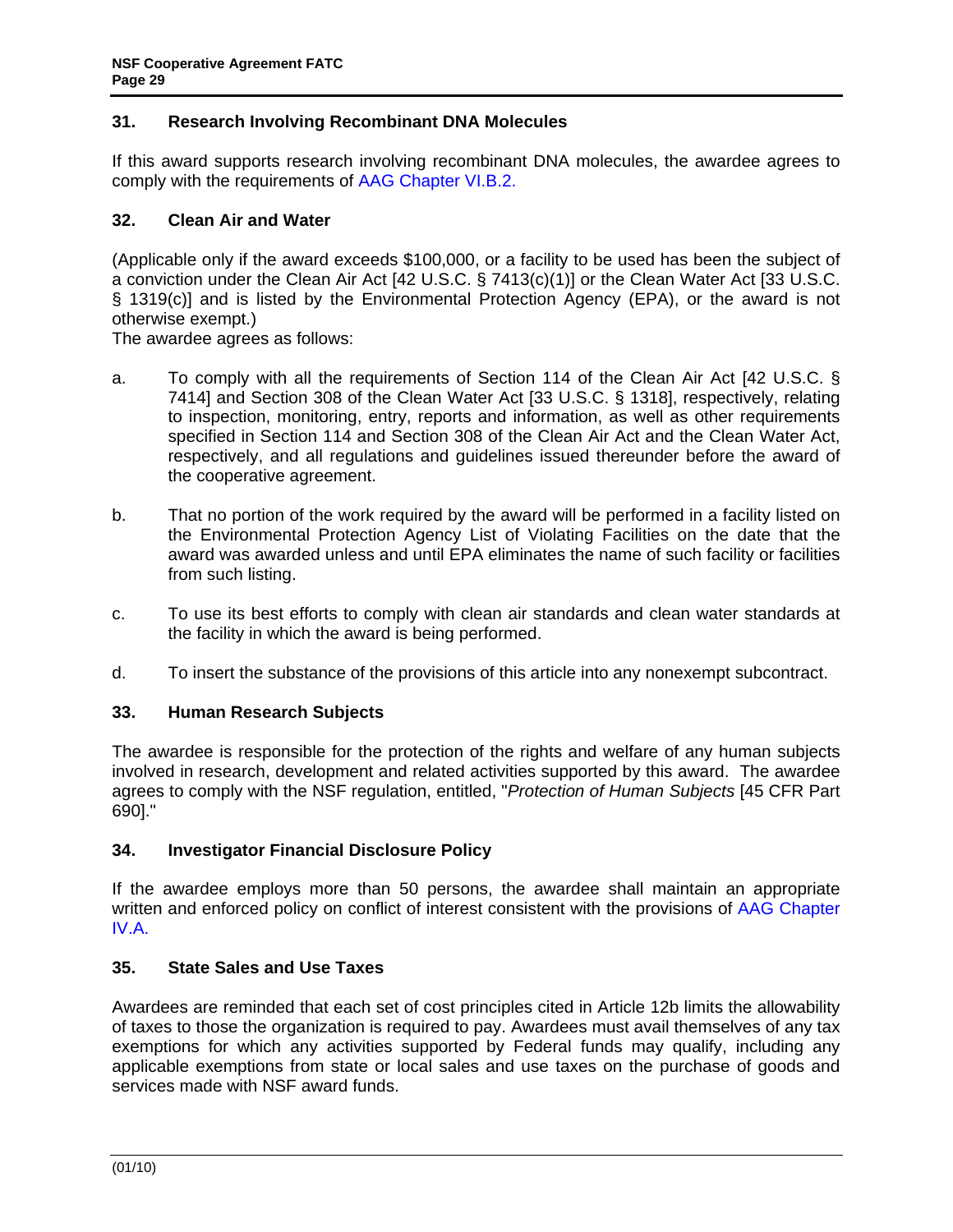## <span id="page-29-0"></span>**36. Debarment and Suspension**

Recipients shall fully comply with the requirements stipulated in Subpart C of 45 CFR Part 620, entitled "*Responsibilities of Participants Regarding Transactions*." The recipient is responsible for ensuring that any lower tier covered transaction, as described in Subpart B of 45 CFR Part 620, entitled "*Covered Transactions*," includes a term or condition requiring compliance with Subpart C. The recipient also is responsible for further requiring the inclusion of a similar term or condition in any subsequent lower tier covered transaction. The recipient acknowledges that failing to disclose the information required under 45 CFR § 620.335 may result in the termination of the award, or pursuance of other available remedies, including suspension and debarment. Recipients may access the Excluded Parties List System at http://epls.arnet.gov.

## **37. Changes—Limitation of Funds**

Either party to this agreement may request changes or additions to the agreement. Any such changes must be agreed to by both parties, set forth in writing, and approved by the NSF Grants and Agreements Officer. No changes shall be considered as an authorization to the awardee to exceed the amount of funds awarded under this agreement. This agreement, however, may be formally amended to modify the amount of funds awarded.

## **38. Resolution of Conflicting Conditions**

Should there be any inconsistency between any special conditions contained in the award and these Cooperative Agreement General Conditions, the special conditions in the award shall control. Should there be any inconsistency between these Cooperative Agreement General Conditions, any special conditions contained in the award, and any NSF guides, brochures, etc., cited or included by reference in the award, the matter should be referred to the NSF Grants and Agreements Officer for guidance.

### **39. Resolution of Disagreements and Disputes**

Disagreements and disputes of fact arising under this cooperative agreement that are not resolved through informal discussions will be subject to the written decision of the NSF Grants and Agreements Officer. This decision will be final unless, within 30 days of receipt of the decision, the awardee makes a written request for review to the Director, Division of Grants and Agreements, NSF. The request for review must contain a full statement of the awardee's position and the pertinent facts and reasons in support of the position. Review will follow the procedures stipulated under [AAG Chapter VII.B.3](http://www.nsf.gov/pubs/policydocs/pappguide/nsf10_1/aag_7.jsp#VIIB3).

### **OTHER CONSIDERATIONS**

### **40. Liability**

NSF cannot assume any liability for accidents, illnesses, injuries, or claims arising out of, or related to, any activities supported by an award or for unauthorized use of patented or copyrighted materials. The awardee organization is advised to take such steps as may be deemed necessary to insure or protect itself, its employees and its property.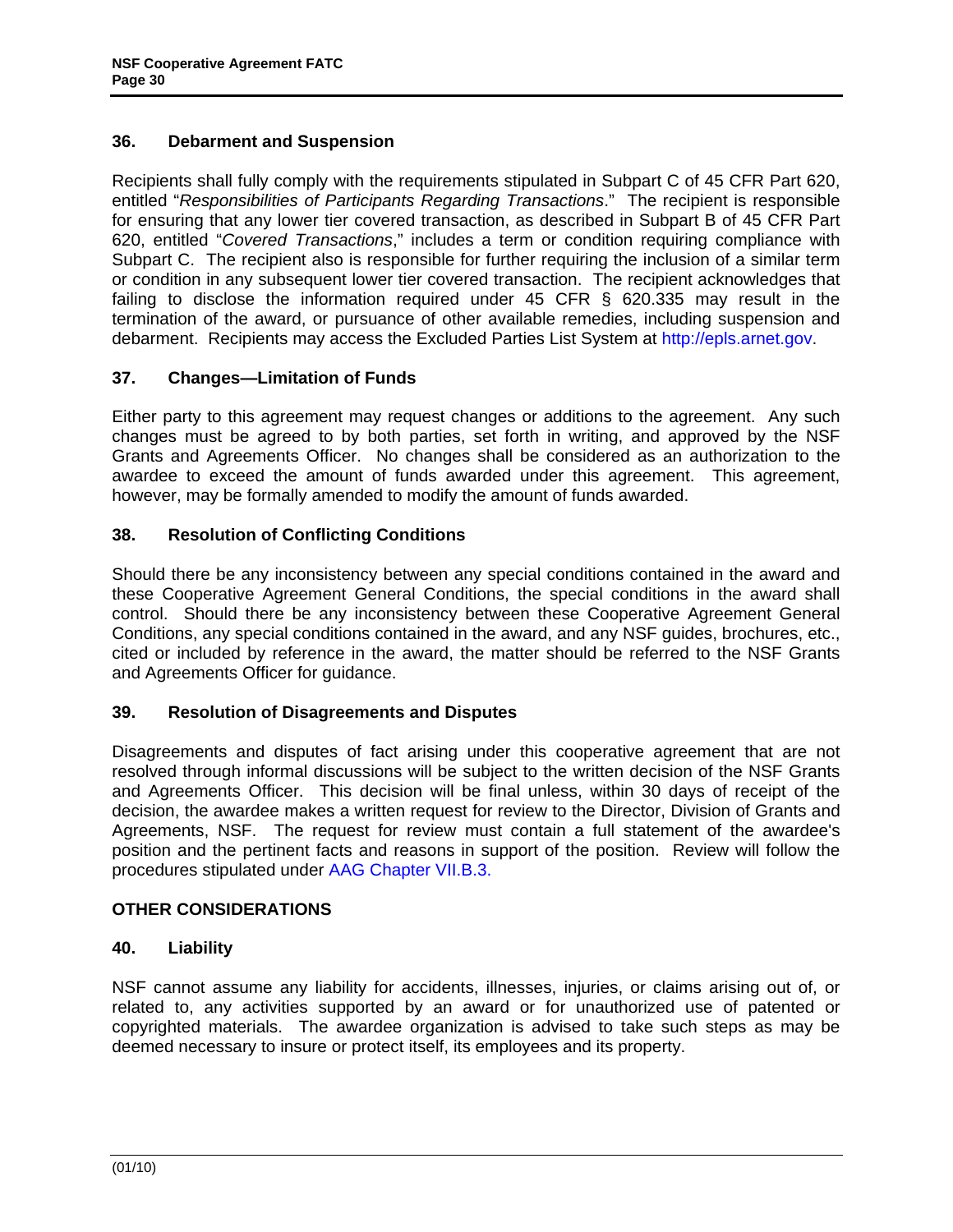## <span id="page-30-0"></span>**41. Sharing of Findings, Data, and Other Research Products**

- a. NSF expects significant findings from research and education activities it supports to be promptly submitted for publication, with authorship that accurately reflects the contributions of those involved. It expects investigators to share with other researchers, at no more than incremental cost and within a reasonable time, the data, samples, physical collections and other supporting materials created or gathered in the course of the work. It also encourages awardees to share software and inventions or otherwise act to make the innovations they embody widely useful and usable.
- b. Adjustments and, where essential, exceptions may be allowed to safeguard the rights of individuals and subjects, the validity of results, or the integrity of collections or to accommodate legitimate interests of investigators.

### **42. Partnerships with Foreign Collaborators**

- a. The awardee shall provide written notification to the cognizant NSF Program Officer prior to entering into formal arrangements with foreign collaborators. In the notification, the awardee should specify: the projects and individuals involved; the purpose of the cooperative program; the proposed duration; location; and, the magnitude of the proposed activity.
- b. This provision is not intended to require notifications to the NSF of the routine use of awardee services and facilities by foreign investigators or foreign students, or the routine use of foreign facilities by project staff in accordance with the awardee's standard policies and procedures.

### **43. Government Permits and Activities Abroad**

- a. For awards that include activities requiring permits from appropriate Federal, state, or local government authorities, the awardee should obtain any required permits prior to undertaking the proposed activities.
- b. The awardee must comply with the laws and regulations of any foreign country in which research is to be conducted. Areas of potential concern include: (1) requirements for advance approval to conduct research or surveys; (2) special arrangements for the participation of foreign scientists and engineers; and (3) special visas for persons engaged in research or studies. NSF does not assume responsibility for awardee compliance with the laws and regulations of the country in which the work is to be conducted.
- c. The awardee also should assure that activities carried on outside the U.S. are coordinated as necessary with appropriate U.S. and foreign government authorities and that necessary licenses, permits or approvals are obtained prior to undertaking the proposed activities.

### **44. Sense of the Congress on Use of Funds**

Recent Acts making appropriations to NSF provide "It is the sense of the Congress that, to the greatest extent practicable, all equipment and products purchased with funds made available in